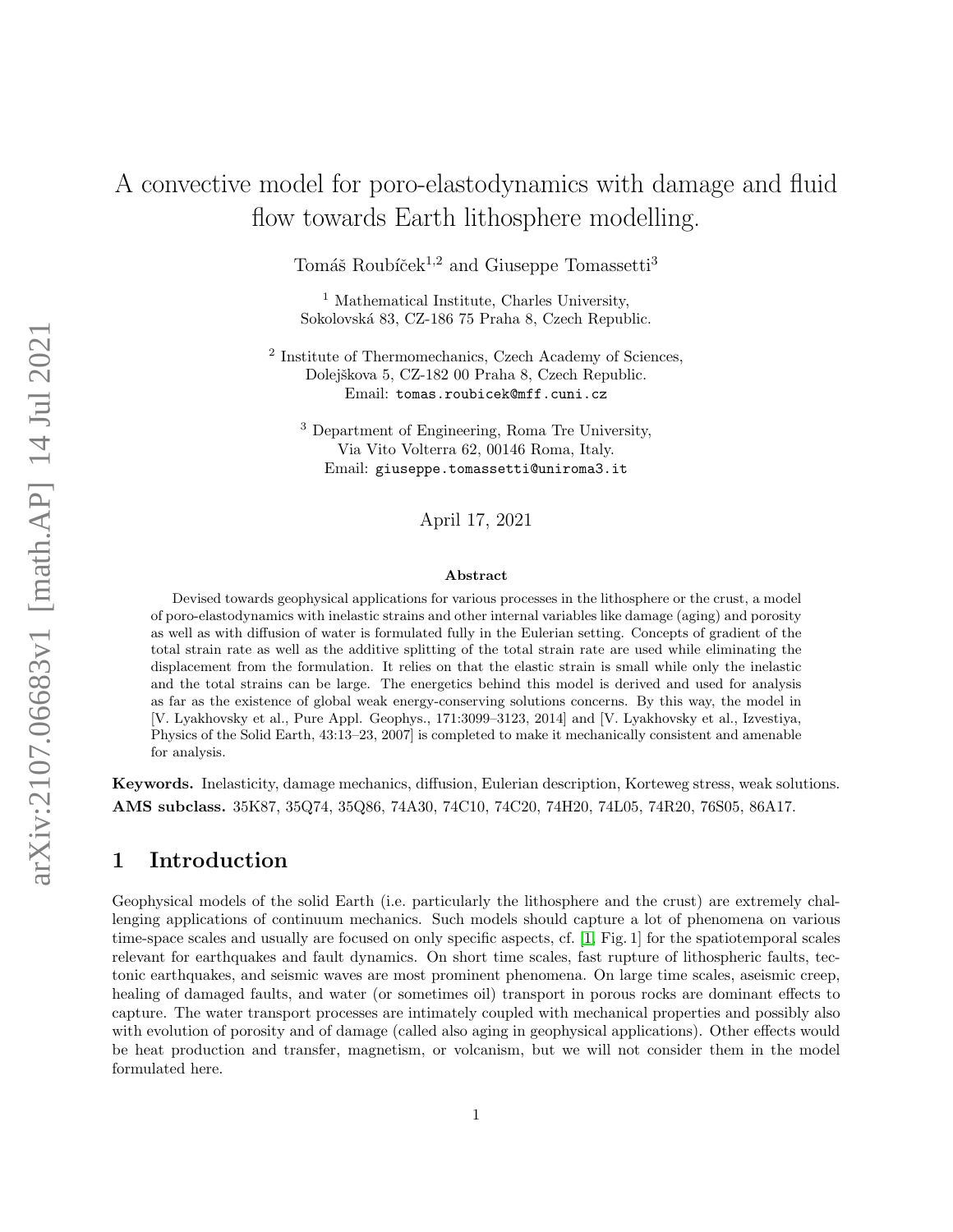Although the full model should be formulated at large strains as in [\[36\]](#page-17-0), geophysical applications in solid parts of the Earth (mainly the crust and the lithospheric parts of the mantle) are formulated at small strains, which can also be more efficiently implemented on computers. Even, mostly seismic sources (tectonic earthquakes by fast ruptures of lithospheric faults) are separated from seismic wave propagation in most of geophysical simulations, although physically these two processes are obviously coupled as also captured in the model presented here. Simultaneously with this small elastic strain assumption which is well relevant in all processes in the lithosphere, there might be a large inelastic strain accumulated during slow tectonic processes on the mentioned large-time scales. Simultaneously, we will consider inertia so that seismic waves typically emitted during fast damage and subsequent inelastic shift during earthquakes are not excluded from the model.

Large inelastic and total strains lead in general also to large displacements. Then the usual dilemma between the Lagrangian and the Eulerian description arises. In contrast to the standard choice in solid mechanics, we will use the Eulerian description like suggested essentially in [\[20,](#page-16-1) [22\]](#page-16-2). Then, all time derivatives in the model should be convective, i.e. the material derivatives. As a consequence, in particular, the Korteweg-like stresses arise from the gradients of internal variables and the inertial forces need careful formulation and treatment like in fluid mechanics of so-called quasi-incompressible fluids, cf. [\[38,](#page-17-1) [39\]](#page-17-2), refined in the context of elastic "semi-compressible" fluids in the consistent Eulerian description in [\[33,](#page-17-3) Sect.5].

As e.g. in [\[21,](#page-16-3) [22,](#page-16-2) [31\]](#page-17-4), we use the Green-Naghdi [\[10\]](#page-16-4) additive splitting of the total strain but do not assume the inelastic strain to be small. In contrast to [\[31\]](#page-17-4), we formulate the model fully in the Eulerian setting, so that all time-derivatives are convective ( $=$  material). Thus, in contrast to  $[22]$ , where the structural stress is incomplete and no energy balance is thus achieved, we have the correct energy balance rigorously at disposal. An important attribute is that, like in [\[22\]](#page-16-2), we formulate the model not in terms of displacements but rather in terms of velocities and strains. We admit stored energies which are nonconvex in the elastic strain like devised in [\[23\]](#page-16-5) to model unstable response of damaged rocks and used e.g. in numerous geophysical articles as e.g. [\[1,](#page-16-0) [9,](#page-16-6) [20,](#page-16-1) [22\]](#page-16-2), and simultaneously do not use a total-strain gradient (which would not be physically consistent) but only a total-strain-rate gradient.

The goal of this article is to devise the models from [\[20,](#page-16-1) [22\]](#page-16-2) correctly to respect energy balance and, thus, to allow for rigorous analysis. Also [\[31\]](#page-17-4), where the inertial term was not formulated in the convective way and thus the energy balance contained some nonphysical term and where (rather for analytical reasons but not physically motivated) the gradient of the total strain was used, will thus be improved. The fluid flow in poroelastic medium, like devised in [\[21\]](#page-16-3) without damage gradient, will be consistently incorporated into the model, too.

#### 2 The poro-elastodynamical model

We consider a continuum whose motion takes place in a fixed region  $\Omega$  of space. We denote by x and t the typical point of Ω and the typical time. The kinematical ingredients (basic variables of the model) are

- v velocity (valued in  $\mathbb{R}^d$ ),
- $\boldsymbol{E}$  elastic strain (valued in  $\mathbb{R}^{d \times d}_{sym}$ ),
- $\Pi$  inelastic (plastic-like) strain (valued in  $\mathbb{R}^{d \times d}_{sym}$ ),
- $\alpha$  other internal variables (as damage, breakage, and/or porosity, valued in  $\mathbb{R}^{\ell}$ ),
- $\chi$  water (or oil) content (scalar valued),

with  $\mathbb{R}^{d \times d}_{sym}$  denoting the set of symmetric  $d \times d$ -matrices. In addition, we shall use the auxiliary variable  $\mu$ which will be in a position of a chemical potential, having here a concrete meaning of the so-called pore pressure.

The inelastic strain can incorporate a creep strain to describe Maxwellian rheology or plastic strain to describe activated slip processes which develop, for example, during earthquakes.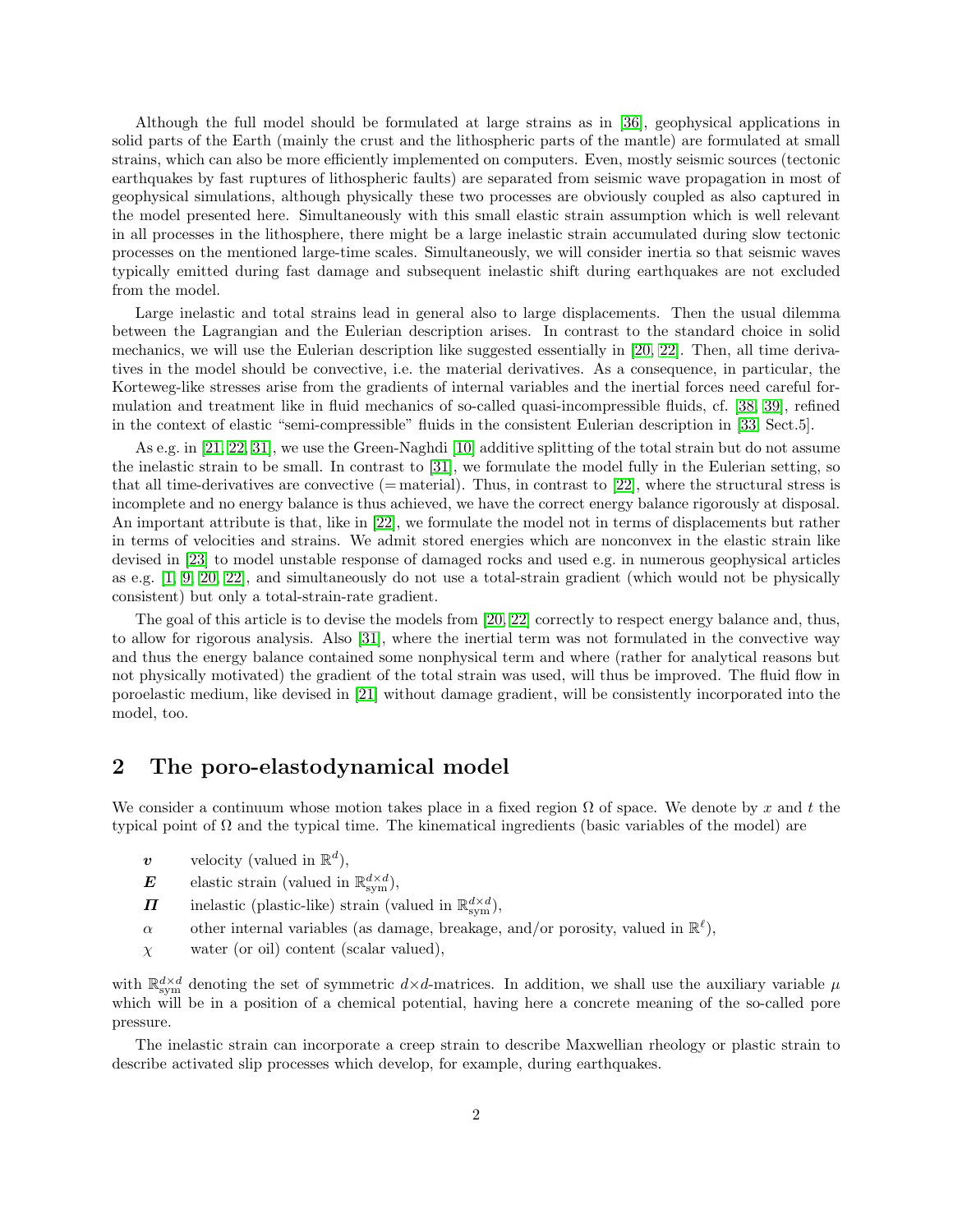We investigate the following system of partial differential equations/inclusions:

$$
\rho \frac{\mathbf{D} \mathbf{v}}{\mathbf{D} \mathbf{t}} = \text{div} \left( \partial_{\boldsymbol{E}} \varphi(\boldsymbol{E}, \alpha, \chi) + k_{\mathbf{v}} \boldsymbol{e}(\boldsymbol{v}) + \boldsymbol{S}_{\text{str}} \right) + \boldsymbol{f} - \frac{\varrho}{2} (\text{div} \, \boldsymbol{v}) \boldsymbol{v} \,, \tag{2.1a}
$$

$$
\frac{\mathcal{D} \mathbf{E}}{\mathcal{D} t} = \mathbf{e}(\mathbf{v}) - \frac{\mathcal{D} \mathbf{\Pi}}{\mathcal{D} t} + k_{e} \Delta \partial_{\mathbf{E}} \varphi(\mathbf{E}, \alpha, \chi) \quad \text{with} \quad \mathbf{e}(\mathbf{v}) := \text{sym } \nabla \mathbf{v}, \tag{2.1b}
$$

$$
\partial_{\frac{\mathbf{D}\mathbf{\Pi}}{\mathbf{D}t}}\zeta\left(\alpha,\chi;\frac{\mathbf{D}\mathbf{\Pi}}{\mathbf{D}t},\frac{\mathbf{D}\alpha}{\mathbf{D}t}\right) - \partial_{\mathbf{E}}\varphi(\mathbf{E},\alpha,\chi) \ni k_{\mathbf{p}}\Delta\mathbf{\Pi},\tag{2.1c}
$$

$$
\partial_{\frac{\mathbf{D}\alpha}{\mathbf{D}t}}\zeta\left(\alpha,\chi;\frac{\mathbf{D}\mathbf{\Pi}}{\mathbf{D}t},\frac{\mathbf{D}\alpha}{\mathbf{D}t}\right) + \partial_{\alpha}\varphi(\mathbf{E},\alpha,\chi) \ni k_{\mathbf{a}}\Delta\alpha\,,\tag{2.1d}
$$

$$
\frac{\mathcal{D}\chi}{\mathcal{D}t} = \text{div}(\mathbb{M}(\alpha, \chi)\nabla\mu) \quad \text{with} \quad \mu = \partial_{\chi}\varphi(\boldsymbol{E}, \alpha, \chi), \tag{2.1e}
$$

where we use the conventional notation

<span id="page-2-10"></span><span id="page-2-6"></span><span id="page-2-5"></span><span id="page-2-4"></span><span id="page-2-3"></span><span id="page-2-2"></span><span id="page-2-1"></span><span id="page-2-0"></span>
$$
\frac{\mathcal{D}(\cdot)}{\mathcal{D}t} = \left[\frac{\partial}{\partial t} + \boldsymbol{v} \cdot \nabla\right](\cdot) \tag{2.2}
$$

to denote the material derivative with respect to time and where " $\partial$ " denotes the partial derivatives or, in [\(2.1c](#page-2-0),d), the convex subdifferential to allow for nonsmoothness of the dissipation potential  $\zeta(\alpha, \chi; \cdot, \cdot)$  at zero rates to model activated processes in inelastic strain and damage/porosity evolution. Here  $\rho > 0$  is a reference mass density and  $\varphi(E, \alpha, \chi)$  is the free-energy density. Moreover,  $S_{\rm str}$  in [\(2.1a\)](#page-2-1) is the *structural* stress (called also Korteweg's [\[15\]](#page-16-7) or Ericksen's [\[8\]](#page-16-8) stress) given here as

$$
\mathbf{S}_{\rm str} = k_{\rm p} \nabla \mathbf{\Pi} \boxtimes \nabla \mathbf{\Pi} + k_{\rm a} \nabla \alpha \boxtimes \nabla \alpha - \left( \varphi(\mathbf{E}, \alpha, \chi) + \frac{k_{\rm p}}{2} |\nabla \mathbf{\Pi}|^2 + \frac{k_{\rm a}}{2} |\nabla \alpha|^2 \right) \mathbf{I} \,. \tag{2.3}
$$

The constants  $k_p$  and  $k_a$  appearing in [\(2.1c](#page-2-0),d) and [\(2.3\)](#page-2-2) determine the length-scale of the inelastic strain and of the other internal variables. In fact,  $k_a$  can rather be a matrix, expressing different length-scale for particular internal variables and possible cross-effects. The coefficient  $k_v$  in [\(2.1a\)](#page-2-1) corresponds to the Kelvin-Voigt rheology, but when combined with a Maxwell rheology which may be governed by [\(2.1c\)](#page-2-3), we actually obtain the Jeffreys' rheology, as used e.g. in [\[22\]](#page-16-2). Moreover,  $\nabla \Pi \boxtimes \nabla \Pi = \sum_{i,j=1}^d \nabla(\Pi)_{ij} \otimes \nabla(\Pi)_{ij}$ , i.e. component-wise  $[\nabla \boldsymbol{\Pi} \boxtimes \nabla \boldsymbol{\Pi}]_{ij} = \sum_{k,l=1}^d \frac{\partial}{\partial x_i} (\boldsymbol{\Pi})_{kl} \frac{\partial}{\partial x_j} (\boldsymbol{\Pi})_{kl}$ , and similarly  $\nabla \alpha \boxtimes \nabla \alpha = \sum_{i=1}^\ell \nabla \alpha_i \otimes \nabla \alpha_i$ , whereas **I** is the identity matrix. Furthermore,  $\zeta(\alpha, \chi; \frac{D}{D}t, \frac{D\alpha}{Dt})$  in [\(2.1c](#page-2-0),d) is the dissipation potential in general nonsmooth at  $\frac{D\mathbf{\Pi}}{Dt} = 0$  and  $\frac{D\alpha}{Dt} = 0$ .

The equation [\(2.1e\)](#page-2-4) is (the convective variant of) the standard Fick-type diffusion driven by the gradient of the chemical potential  $\mu$  with  $\mathbb{M} = \mathbb{M}(\alpha, \chi)$  being a positive-definite mobility matrix. The structural force, i.e. the last term in  $(2.1a)$ , was proposed by R. Temam [\[38\]](#page-17-1), cf. also [\[39,](#page-17-2) Ch. III, § 8]. Beside balancing energetics, this force vanishes in the incompressible limit, which was the motivation of [\[38\]](#page-17-1). The calculations we perform below provide a justification of this term. The decomposition [\(2.1b\)](#page-2-5) is legitimate in some special (particular in stratified situations), cf. Remark [2,](#page-5-0) below, while the diffusion in [\(2.1b\)](#page-2-5) is discussed in Remark [3.](#page-5-1) The structural stresses [\(2.3\)](#page-2-2) are usually negligible but are important, beside balancing energetics, "in narrow zones with high damage gradients or damage fronts separating between areas with intact and highly damaged material", as claimed in  $[20]$ .

We have to complete the system  $(2.1)$ – $(2.3)$  by suitable boundary conditions, say

<span id="page-2-12"></span><span id="page-2-8"></span><span id="page-2-7"></span>
$$
\mathbf{v} \cdot \mathbf{n} = 0,\tag{2.4a}
$$

$$
((\partial_{\mathbf{E}}\varphi(\mathbf{E},\alpha,\chi)+k_{\rm v}\mathbf{e}(\mathbf{v})+\mathbf{S}_{\rm str})\mathbf{n})_{\rm t}+\gamma\mathbf{v}_{\rm t}=\mathbf{g}_{\rm t},\tag{2.4b}
$$

<span id="page-2-9"></span>
$$
(\mathbf{n} \cdot \nabla) \partial_{\mathbf{E}} \varphi(\mathbf{E}, \alpha, \chi) = 0, \qquad (\mathbf{n} \cdot \nabla) \mathbf{\Pi} = 0, \qquad \nabla \alpha \cdot \mathbf{n} = 0,
$$
\n(2.4c)

<span id="page-2-11"></span>
$$
\mathbb{M}(\alpha, \chi) : (\nabla \mu \otimes \mathbf{n}) = h,\tag{2.4d}
$$

where  $(\cdot)_t$  denotes the tangential component of a vector, i.e. e.g.  $v_t = v - (v \cdot n)n$  is the tangential velocity (a vector). Moreover,  $\gamma > 0$  is a viscous drag coefficient, g a given surface mechanical load, h is a prescribed inward boundary flux.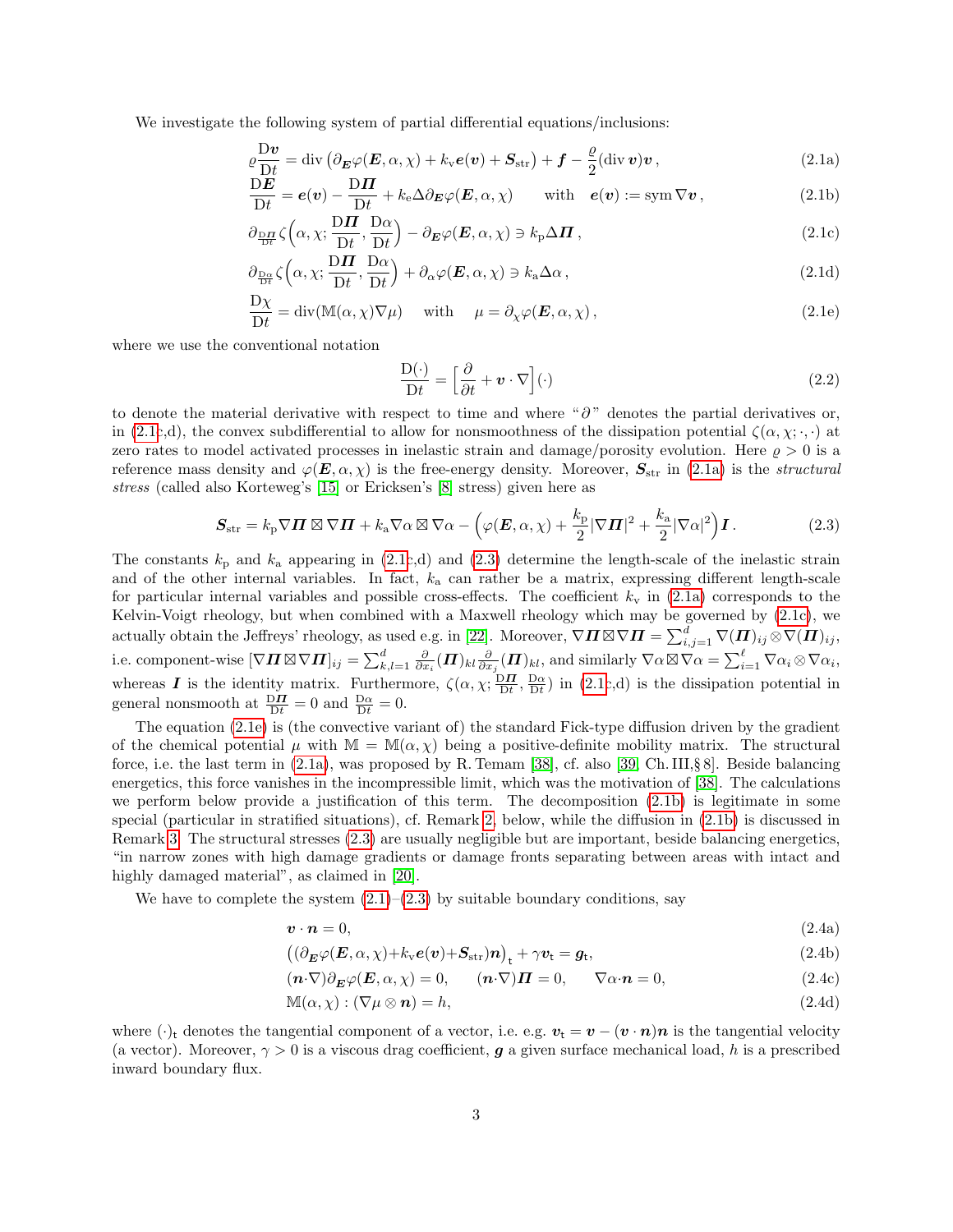To unveil the energetic structure of System [\(2.1\)](#page-2-0), we derive the structural a priori estimates that we will also use in the analytical part of this paper. To this effect, we report for the reader's sake some calculations to be used for the inertial term in [\(2.1a\)](#page-2-1) and the higher-order terms in [\(2.1c](#page-2-0),d), which rely on the representation [\(2.2\)](#page-2-6) of the material time derivative:

Lemma 1. For  $\rho$  constant and for any sufficiently smooth velocity field v with  $v \cdot n = 0$  on the boundary and any smooth field **A** with  $(n \nabla)A = 0$  on the boundary, the following integral identities hold:

<span id="page-3-1"></span><span id="page-3-0"></span>
$$
\frac{\mathrm{d}}{\mathrm{d}t} \int_{\Omega} \frac{\rho}{2} |\mathbf{v}|^2 \, \mathrm{d}x = \int_{\Omega} \rho \left( \frac{\mathrm{D}\mathbf{v}}{\mathrm{D}t} + \frac{1}{2} (\mathrm{div}\,\mathbf{v})\mathbf{v} \right) \cdot \mathbf{v} \, \mathrm{d}x \quad \text{and} \tag{2.5a}
$$

$$
\frac{\mathrm{d}}{\mathrm{d}t} \int_{\Omega} \frac{1}{2} |\nabla A|^2 \, \mathrm{d}x = \int_{\Omega} \left( \frac{1}{2} |\nabla A|^2 \mathbf{I} - \nabla A \boxtimes \nabla A \right) : e(\mathbf{v}) - \Delta A : \frac{\mathrm{D}A}{\mathrm{D}t} \, \mathrm{d}x \,. \tag{2.5b}
$$

Sketch of the proof. The first calculation follows from an application of the divergence theorem and of the requirement that the normal component of  $\boldsymbol{v}$  vanishes on the boundary, taking into account that the density  $\rho$  is constant:

$$
\int_{\Omega} \frac{\mathrm{D} \mathbf{v}}{\mathrm{D} t} \cdot \mathbf{v} + \frac{\varrho}{2} (\mathrm{div} \, \mathbf{v}) |\mathbf{v}|^2 \, \mathrm{d}x = \int_{\Omega} \frac{\partial \mathbf{v}}{\partial t} \cdot \mathbf{v} + \underbrace{\varrho(\mathbf{v} \cdot \nabla) \mathbf{v} \cdot \mathbf{v}}_{= \mathbf{v} \cdot \nabla (\varrho |\mathbf{v}|^2)/2} \mathrm{div} \, \mathbf{v} \frac{\varrho |\mathbf{v}|^2}{2} \mathrm{d}x = \frac{\mathrm{d}}{\mathrm{d}t} \int_{\Omega} \frac{\varrho}{2} |\mathbf{v}|^2 \, \mathrm{d}x + \int_{\Gamma} \frac{\varrho |\mathbf{v}|^2}{2} \underbrace{\mathbf{v} \cdot \mathbf{n}}_{=0} \, \mathrm{d}S.
$$

The second identity [\(2.5b\)](#page-3-0) results from the calculus:

$$
-\int_{\Omega} \Delta A \cdot \frac{\mathcal{D}A}{\mathcal{D}t} dx = \int_{\Omega} \nabla A \cdot \nabla \frac{\mathcal{D}A}{\mathcal{D}t} dx - \int_{\Gamma} (\mathbf{n} \cdot \nabla) \mathcal{A} \cdot \frac{\mathcal{D}A}{\mathcal{D}t} dS = \int_{\Omega} \nabla A \cdot \nabla \frac{\partial A}{\partial t} + \nabla A \cdot \nabla (v \cdot \nabla) A dx
$$

$$
= \frac{d}{dt} \int_{\Omega} \frac{1}{2} |\nabla A|^2 dx + \int_{\Omega} \nabla A \boxtimes \nabla A \cdot \nabla v + \underbrace{\nabla A \cdot \nabla (v \cdot \nabla) \nabla A}_{=v \cdot \nabla |\nabla A|^2/2} dx
$$

$$
= \frac{d}{dt} \int_{\Omega} \frac{1}{2} |\nabla A|^2 dx + \int_{\Omega} (\nabla A \boxtimes \nabla A - \frac{1}{2} |\nabla A|^2 \mathbf{I}) \cdot e(v) dx + \int_{\Gamma} \frac{1}{2} |\nabla A|^2 \underbrace{v \cdot \mathbf{n}}_{=0} dS.
$$

Let us remark that the above result  $(2.5a)$  is consistent with the interpretation proposed in [\[40\]](#page-17-5) of Temam's extra force  $\varrho(\text{div } v)v/2$  [\[38,](#page-17-1) [39\]](#page-17-2), an interpretation based on the requirement that the power expenditure of the inertial force be equal to minus the rate of change of kinetic energy [\[27\]](#page-17-6).

Taking now the scalar product of both sides of  $(2.1a)$  with the velocity field v and integrating over  $\Omega$  and using standard divergence identities, as well as [\(2.5a\)](#page-3-1), in combination with the boundary condition [\(2.4a\)](#page-2-7) and [\(2.4b\)](#page-2-8) we obtain:

<span id="page-3-3"></span><span id="page-3-2"></span>
$$
0 = \frac{\mathrm{d}}{\mathrm{d}t} \int_{\Omega} \frac{\rho}{2} |\mathbf{v}|^2 \, \mathrm{d}x + \int_{\Omega} k_{\mathrm{v}} \boldsymbol{e}(\mathbf{v}) \cdot \boldsymbol{e}(\mathbf{v}) + (\boldsymbol{S} + \boldsymbol{S}_{\mathrm{str}}) \cdot \boldsymbol{e}(\mathbf{v}) - \boldsymbol{f} \cdot \boldsymbol{v} \, \mathrm{d}x + \int_{\Gamma} \gamma |\mathbf{v}|^2 - \boldsymbol{g} \cdot \boldsymbol{v} \, \mathrm{d}S. \tag{2.6}
$$

On testing [\(2.1c\)](#page-2-3) by  $\frac{D\mathbf{\Pi}}{Dt}$  and using, in the order, the boundary conditions for  $\mathbf{S} = \partial_{\mathbf{E}}(\mathbf{E}, \alpha, \chi)$ ,  $\mathbf{\Pi}$ , and  $\mathbf{v}$ imposed with [\(2.4c\)](#page-2-9) and [\(2.4a\)](#page-2-7), respectively, making also use of [\(2.5b\)](#page-3-0) for  $\mathbf{A} = \mathbf{\Pi}$ , we obtain:

$$
0 = \frac{\mathrm{d}}{\mathrm{d}t} \int_{\Omega} \frac{k_p}{2} |\nabla \Pi|^2 \, \mathrm{d}x + \int_{\Omega} \partial \mathbf{g} \varphi(\mathbf{E}, \alpha, \chi) : \frac{\mathrm{D} \mathbf{E}}{\mathrm{D} t} + \partial \frac{\mathrm{D} \pi}{\mathrm{D} t} \zeta \left( \alpha, \chi; \frac{\mathrm{D} \Pi}{\mathrm{D} t}, \frac{\mathrm{D} \alpha}{\mathrm{D} t} \right) : \frac{\mathrm{D} \Pi}{\mathrm{D} t} + k_e \nabla \mathbf{S} : \nabla \mathbf{S} + \left( k_p \nabla \Pi \boxtimes \nabla \Pi - \frac{k_p}{2} |\nabla \Pi|^2 \mathbf{I} \right) : e(\mathbf{v}) - \mathbf{S} : e(\mathbf{v}) \, \mathrm{d}x. \tag{2.7}
$$

In a similar fashion, we operate on [\(2.1d\)](#page-2-10), using  $\frac{D\alpha}{Dt}$  as test function and [\(2.5b\)](#page-3-0) for  $\mathbf{A} = \alpha$ , and taking into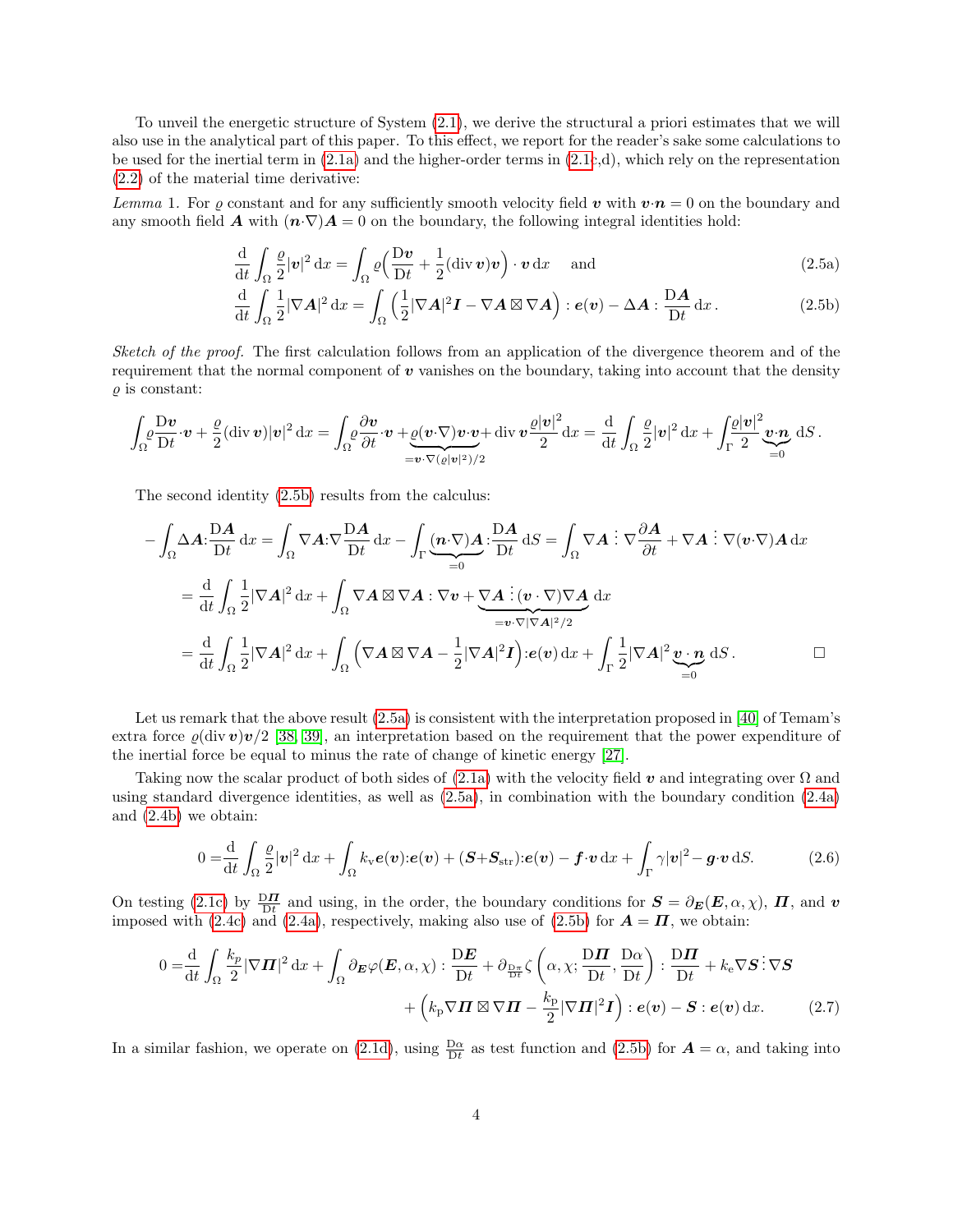account the Neumann boundary condition for  $\alpha$  in [\(2.4c\)](#page-2-9). The result is:

$$
0 = \frac{\mathrm{d}}{\mathrm{d}t} \int_{\Omega} \frac{k_a}{2} |\nabla \alpha|^2 \, \mathrm{d}x + \int_{\Omega} \partial_{\alpha} \varphi(\boldsymbol{E}, \alpha, \chi) : \frac{\mathrm{D} \alpha}{\mathrm{D} t} + \partial_{\frac{\mathrm{D} \alpha}{\mathrm{D} t}} \zeta \left( \alpha, \chi; \frac{\mathrm{D} \boldsymbol{\Pi}}{\mathrm{D} t}, \frac{\mathrm{D} \alpha}{\mathrm{D} t} \right) \cdot \frac{\mathrm{D} \alpha}{\mathrm{D} t} + \left( k_a \nabla \alpha \boxtimes \nabla \alpha - \frac{k_a}{2} |\nabla \alpha|^2 \boldsymbol{I} \right) : e(\boldsymbol{v}) \, \mathrm{d}x. \tag{2.8}
$$

Finally, on testing the equations in [\(2.1e\)](#page-2-4), respectively, by  $\mu$  and  $\frac{D\chi}{Dt}$ , and adding the resulting equations, we obtain

<span id="page-4-1"></span><span id="page-4-0"></span>
$$
0 = \int_{\Omega} \partial_{\chi} \varphi(E, \alpha, \chi) \frac{\mathrm{D}\chi}{\mathrm{D}t} + \mathbb{M} \nabla \mu : \nabla \mu \, \mathrm{d}x - \int_{\Gamma} h \mu \, \mathrm{d}S \,, \tag{2.9}
$$

where we used also the boundary condition  $(2.4d)$ . By summing the estimates  $(2.7)$ – $(2.9)$  and by observing that

$$
\int_{\Omega} \partial_{\mathbf{E}} \varphi(\mathbf{E}, \alpha, \chi) : \frac{\mathrm{D} \mathbf{E}}{\mathrm{D} t} + \partial_{\alpha} \varphi(\mathbf{E}, \alpha, \chi) : \frac{\mathrm{D} \alpha}{\mathrm{D} t} + \partial_{\chi} \varphi(\mathbf{E}, \alpha, \chi) : \frac{\mathrm{D} \chi}{\mathrm{D} t} \mathrm{d}x \n= \int_{\Omega} \frac{\partial \varphi_{\mathbf{E}}(\mathbf{E}, \alpha, \chi)}{\partial t} + (\mathbf{v} \cdot \nabla (\varphi_{\mathbf{E}}(\mathbf{E}, \alpha, \chi)) \mathrm{d}x \n= \frac{\mathrm{d}}{\mathrm{d} t} \int_{\Omega} \frac{\partial \varphi_{\mathbf{E}}(\mathbf{E}, \alpha, \chi)}{\partial t} \mathrm{d}x - \int_{\Omega} \varphi_{\mathbf{E}}(\mathbf{E}, \alpha, \chi) \mathbf{I} : \mathbf{e}(\mathbf{v}) \mathrm{d}x + \int_{\Gamma} \varphi_{\mathbf{E}}(\mathbf{E}, \alpha, \chi) \underbrace{\mathbf{v} \cdot \mathbf{n}}_{=0} \mathrm{d}S, \tag{2.10}
$$

we obtain the partial energy balance

$$
\frac{d}{dt} \int_{\Omega} \varphi(E, \alpha, \chi) + \frac{k_p}{2} |\nabla \Pi|^2 + \frac{k_a}{2} |\nabla \alpha|^2 dx \n+ \int_{\Omega} \partial_{\frac{\mathbf{D}\pi}{\mathbf{D}t}} \zeta \left( \alpha, \chi; \frac{\mathbf{D}\Pi}{\mathbf{D}t}, \frac{\mathbf{D}\alpha}{\mathbf{D}t} \right) : \frac{\mathbf{D}\Pi}{\mathbf{D}t} + \partial_{\alpha} \zeta \left( \alpha, \chi; \frac{\mathbf{D}\Pi}{\mathbf{D}t}, \frac{\mathbf{D}\alpha}{\mathbf{D}t} \right) : \frac{\mathbf{D}\alpha}{\mathbf{D}t} + k_e \nabla \mathbf{S} : \nabla \mathbf{S} - (\mathbf{S} + \mathbf{S}_{str}) : e(\mathbf{v}) dx \n= \int_{\Gamma} h \mu \, dS.
$$
\n(2.11)

On summing  $(2.11)$  and  $(2.6)$ , the contributions from the thermodynamic stress S and the structural stress  $\boldsymbol{S}_{\rm str}$  cancel, and we arrive at the following total energy balance:

$$
\int_{\Omega} \underbrace{\frac{\varrho}{2} |\mathbf{v}(t)|^2}_{\text{kinetic}} + \underbrace{\varphi(\mathbf{E}(t), \alpha(t), \chi(t)) + \frac{k_{\text{p}}}{2} |\nabla \mathbf{\Pi}|^2 + \frac{k_{\text{a}}}{2} |\nabla \alpha(t)|^2}_{\text{stored energy}} \, dx \n+ \int_{0}^{t} \left( \int_{\Omega} \underbrace{\xi(\alpha, \chi; \frac{\mathbf{D}\mathbf{\Pi}}{\mathbf{D}t}, \frac{\mathbf{D}\alpha}{\mathbf{D}t}) + k_{\text{v}} |\mathbf{e}(\mathbf{v})|^2 + \mathbb{M}(\alpha, \chi) \nabla \mu \cdot \nabla \mu + k_{\text{e}} |\nabla \mathbf{S}|^2}_{\text{bulk dissipation rate}} \, dx + \int_{\Gamma} \underbrace{\gamma |\mathbf{v}_t|^2}_{\text{boundary disk dissipation rate}} \, dS \right) dt \n= \int_{0}^{t} \left( \int_{\Omega} \underbrace{\mathbf{f} \cdot \mathbf{v}}_{\text{power of}} dx + \int_{\Gamma} \underbrace{\mathbf{g} \cdot \mathbf{v}_t + h\mu}_{\text{boundary load}} \, dS \right) dt + \int_{\Omega} \underbrace{\frac{\varrho}{2} |\mathbf{v}_0|^2 + \varphi(\mathbf{E}_0, \alpha_0, \chi_0) + \frac{k_{\text{p}}}{2} |\nabla \mathbf{\Pi}|^2 + \frac{k_{\text{a}}}{2} |\nabla \alpha_0|^2 \, dx}_{\text{bulk load}}, \quad (2.12)
$$

where we abbreviated

<span id="page-4-2"></span>
$$
\xi(\alpha, \chi; \frac{\mathbf{D}\mathbf{\Pi}}{\mathbf{D}t}, \frac{\mathbf{D}\alpha}{\mathbf{D}t}) = \partial_{\frac{\mathbf{D}\mathbf{\Pi}}{\mathbf{D}t}} \zeta(\alpha, \chi; \frac{\mathbf{D}\mathbf{\Pi}}{\mathbf{D}t}, \frac{\mathbf{D}\alpha}{\mathbf{D}t}) : \frac{\mathbf{D}\mathbf{\Pi}}{\mathbf{D}t} + \partial_{\frac{\mathbf{D}\alpha}{\mathbf{D}t}} \zeta(\alpha, \chi; \frac{\mathbf{D}\mathbf{\Pi}}{\mathbf{D}t}, \frac{\mathbf{D}\alpha}{\mathbf{D}t}) \cdot \frac{\mathbf{D}\alpha}{\mathbf{D}t}.
$$
 (2.13)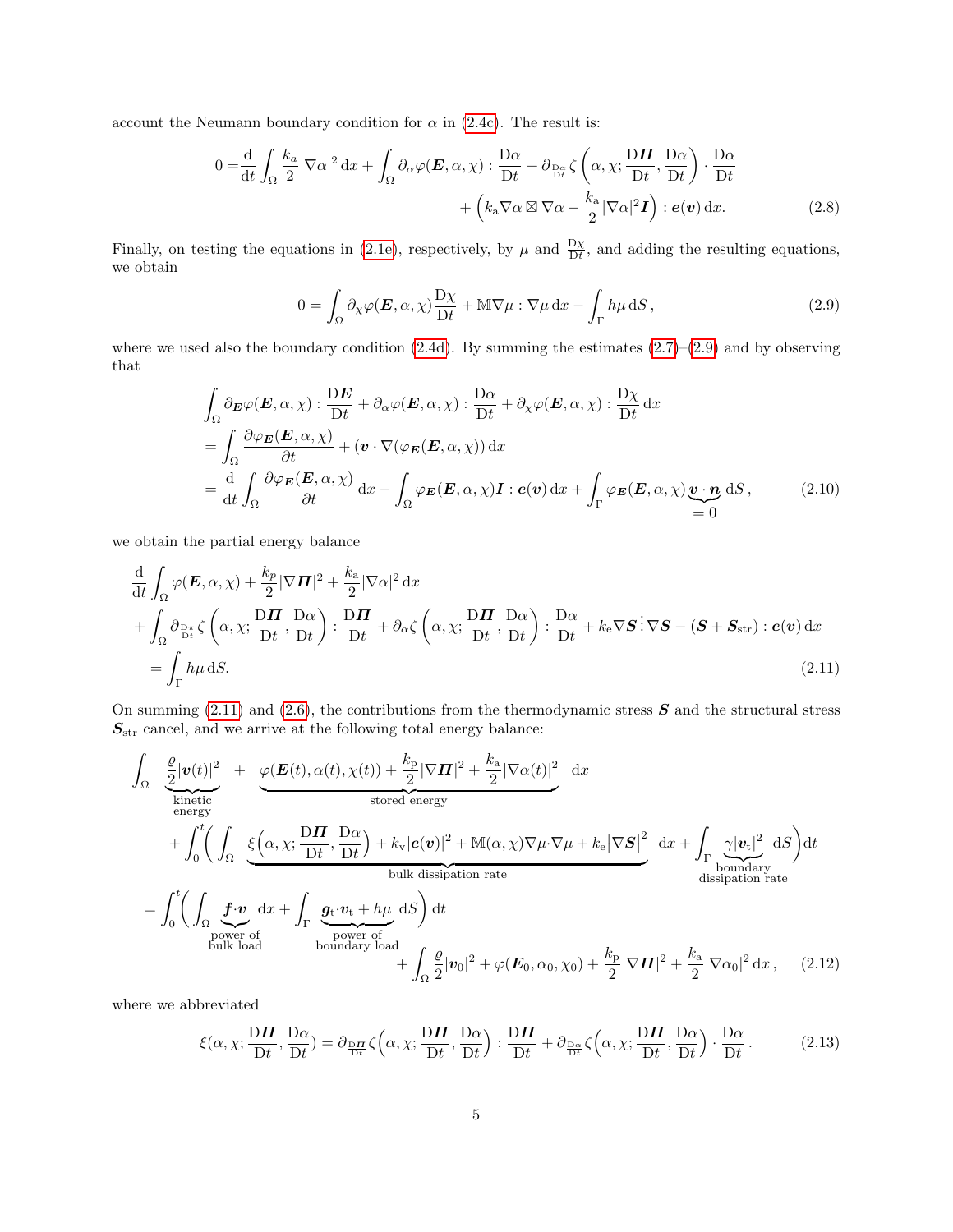Remark 1 (Additive elasto-inelastic strain rate decomposition). The concept of additive strain-rate of the type like [\(2.1b\)](#page-2-5) dates back basically to Hill [\[13\]](#page-16-9) and Prager [\[28\]](#page-17-7). This concept has been widely used in literature, cf. e.g. [\[11,](#page-16-10) Sec.8.6] or [\[25,](#page-17-8) Sec.8.3]. For discussing some limitations, see e.g. [\[14\]](#page-16-11). It should however be noticed that our equation [\(2.1b\)](#page-2-5) only mimicks the standard additive decomposition in a simplified way that we write such decomposition like in the small strain setting.

<span id="page-5-0"></span>Remark 2 (Objective variant.). There is another simplification we used in the decomposition [\(2.1b\)](#page-2-5). It is known that the material derivatives of tensors  $E$  and  $\Pi$  used in [\(2.1b](#page-2-0)-d) are not frame indifferent, and that one should rather use Oldroyd's or Zaremba-Jaumann's or Green-Naghdi's time derivative, cf. e.g. [\[12,](#page-16-12) [11,](#page-16-10) [24\]](#page-16-13). See also [\[37,](#page-17-9) Sect. 5.4]. Nevertheless, the simplifying purely convective but non-objective variant used here is also often exploited in geophysical modelling, although the corresponding symmetric structural stress is usually not reflected correctly there, cf. e.g. [\[3,](#page-16-14) [22,](#page-16-2) [29\]](#page-17-10). A certain legitimacy of this simplification is in stratified simple-shear situations, as articulated in [\[31,](#page-17-4) Proposition 1]. There it is shown, starting from the Kröner-Lee multiplicative decomposition [\[16,](#page-16-15) [18\]](#page-16-16), that if displacements are large in one direction (parallel to the stratification) and if the plastic part is a simple shear, then the additive decomposition holds up to higher-order terms. Cf. also [\[12,](#page-16-12) Sect. 8.1.3] or [\[42,](#page-17-11) Sect. 5]. Actually, the objective variant (most suitably using Zaremba-Jaumann derivatives) is amenable for analysis, too; cf. [\[34,](#page-17-12) [35\]](#page-17-13).

<span id="page-5-1"></span>Remark 3 (The stress diffusion in [\(2.1b\)](#page-2-5).). The  $k_e\Delta\partial_E\varphi$ -term in the "geometrical" equation might be rather controversial. In fluid dynamics, this stress diffusion was advocated in series of works by H. Brenner, cf. e.g. [\[5,](#page-16-17) [6\]](#page-16-18). Independently, such diffusion was used also in [\[2,](#page-16-19) [19\]](#page-16-20). Cf. also a discussion in [\[26\]](#page-17-14) and a thermodynamical justification in [\[41\]](#page-17-15). It is also somehow similar to the recent proposal in [\[7\]](#page-16-21). When omitting information about  $\nabla \partial_E \varphi$  and thus about  $\nabla E$ , our a priori estimates would work even with  $k_e = 0$ . A positive (even arbitrarily small)  $k_e > 0$  together with the convexity of  $\varphi(\cdot, \alpha, \chi)$  is needed only for facilitating convergence of approximate solutions. Therefore, this questionable regularizing diffusion will not essentially influence global energetics and presumably would not be seen on numerically stable algorithms if  $k_e > 0$ would be small.

# 3 Analysis of an initial-value problem for  $(2.1)$ – $(2.4)$

We carry out the analysis for  $d \leq 3$ . We will now consider the evolution governed by the system [\(2.1\)](#page-2-0) on a fixed time interval  $I = [0, T]$  and complete [\(2.1\)](#page-2-0) by initial conditions

<span id="page-5-2"></span>
$$
v|_{t=0} = v_0, \quad E|_{t=0} = E_0, \quad \Pi|_{t=0} = \Pi_0, \quad \alpha|_{t=0} = \alpha_0, \quad \chi|_{t=0} = \chi_0.
$$
 (3.1)

We will perform the analysis by a rather constructive approximation, which can in principle be also used as a conceptual numerical algorithm for which we will prove numerical stability and convergence at least in terms of subsequences of approximate solutions.

We will use the standard notation concerning the Lebesgue and the Sobolev spaces, namely  $L^p(\Omega;\mathbb{R}^n)$  for Lebesgue measurable functions  $\Omega \to \mathbb{R}^n$  whose Euclidean norm is integrable with p-power, and  $W^{k,p}(\Omega;\mathbb{R}^n)$ for functions from  $L^p(\Omega;\mathbb{R}^n)$  whose all derivative up to the order k have their Euclidean norm integrable with p-power. Moreover, for a Banach space X and for  $I = [0, T]$ , we will use the notation  $L^p(I; X)$  for the Bochner space of Bochner measurable functions  $I \to X$  whose norm is in  $L^p(I)$ , and  $W^{1,p}(I;X)$  for functions  $I \to X$  whose distributional derivative is in  $L^p(I;X)$ . Furthermore,  $C_w(I;X)$  will denote the Banach space of weakly continuous functions  $I \to X$ . We also write briefly  $H^k = W^{k,2}$ .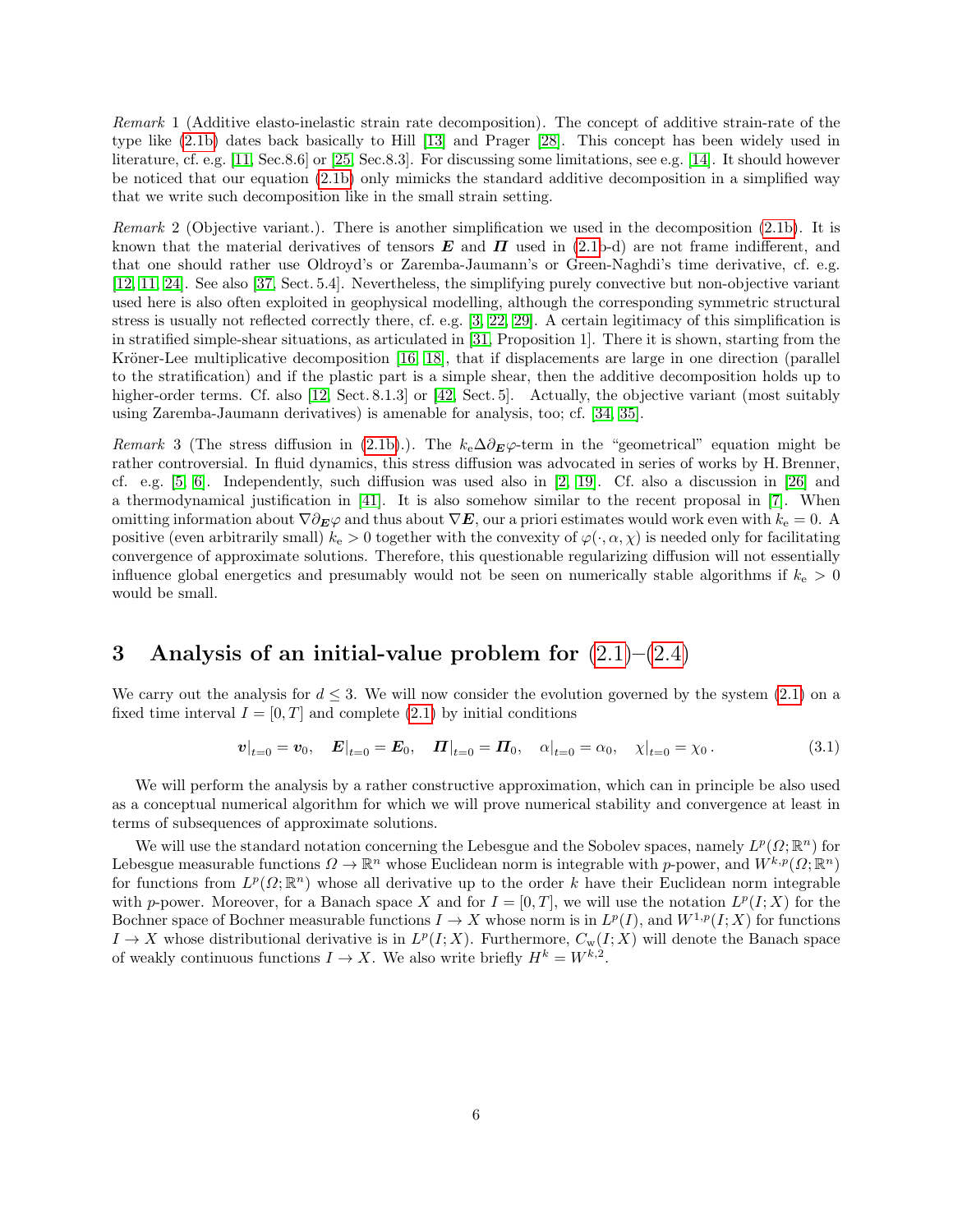We will assume, with some  $\epsilon > 0$  arbitrarily small, that

 $\varphi : \mathbb{R}^{d \times d} \times \mathbb{R}^{\ell} \times \mathbb{R} \to \mathbb{R}$  twice continuously differentiable, bounded from below with

<span id="page-6-2"></span>
$$
|\partial \varphi(\mathbf{E}, \alpha, \chi)| \le (1 + |\mathbf{E}|^{3/2 - \epsilon} + |\alpha|^{3 - \epsilon} + |\chi|^{3 - \epsilon})/\epsilon \quad \text{and} \tag{3.2a}
$$

<span id="page-6-8"></span><span id="page-6-4"></span>
$$
(\mathbf{E}, \alpha, \chi) \mapsto \varphi(\mathbf{E}, \alpha, \chi) + \frac{1}{2\epsilon} |\alpha|^2 \text{ is convex},
$$
\n(3.2b)

<span id="page-6-0"></span>
$$
\partial_{\mathbf{E}\alpha}^{2}\varphi, \ \partial_{\mathbf{E}\chi}^{2}\varphi \text{ bounded and } \varphi(\cdot,\alpha,\cdot) \text{ uniformly convex, i.e. } \forall \mathbf{E}, \widetilde{\mathbf{E}} \in \mathbb{R}^{d \times d}_{\text{sym}}, \ \alpha \in \mathbb{R}^{\ell}, \ \chi, \widetilde{\chi} \in \mathbb{R} : \n\partial_{\mathbf{E}\mathbf{E}}^{2}\varphi(\mathbf{E},\alpha,\chi)\widetilde{\mathbf{E}} : \widetilde{\mathbf{E}} + 2\partial_{\mathbf{E}\chi}^{2}\varphi(\mathbf{E},\alpha,\chi)\widetilde{\mathbf{E}} \widetilde{\chi} + \partial_{\chi\chi}^{2}\varphi(\mathbf{E},\alpha,\chi)\widetilde{\chi}^{2} \geq \epsilon(|\widetilde{\mathbf{E}}|^{2} + |\widetilde{\chi}|^{2}), \tag{3.2c}
$$

$$
\zeta: \mathbb{R}^{\ell} \times \mathbb{R} \times \mathbb{R}^{d \times d} \times \mathbb{R}^{\ell} \to \mathbb{R} \text{ continuous with}
$$

 $\zeta(\alpha,\chi;\cdot,\cdot): \mathbb{R}^{d \times d} \times \mathbb{R}^{\ell} \to \mathbb{R}$  convex and

$$
\zeta(\alpha, \chi; \cdot, \cdot) : \mathbb{R} \longrightarrow \mathbb{R} \text{ convex and}
$$
  

$$
\zeta(\alpha, \chi; \cdot, \alpha) : \mathbb{R}^{d \times d} \setminus \{0\} \to \mathbb{R} \text{ is continuously differentiable},
$$
  

$$
\zeta(\alpha, \chi; \cdot, \alpha) : \mathbb{R}^{d \times d} \setminus \{0\} \longrightarrow \mathbb{R} \text{ is continuously differentiable},
$$
  
(3.2d)

$$
\zeta(\alpha, \chi; \mathbf{\dot{H}}, \cdot) : \mathbb{R}^{\ell} \setminus \{0\} \to \mathbb{R} \qquad \text{is continuously differentiable}, \tag{3.2e}
$$

$$
\zeta(\alpha, \chi; \mathbf{\Pi}, \cdot) : \mathbb{R} \setminus \{0\} \to \mathbb{R} \quad \text{is continuously differentiable},
$$
  
\n
$$
\epsilon \left( \left| \mathbf{\dot{\Pi}} \right|^2 + \left| \dot{\alpha} \right|^2 \right) \le \zeta(\alpha, \chi; \mathbf{\dot{\Pi}}, \dot{\alpha}) \le \left( 1 + \left| \mathbf{\dot{\Pi}} \right|^2 + \left| \dot{\alpha} \right|^2 \right) / \epsilon, \tag{3.2f}
$$

 $\mathbb{M} : \mathbb{R}^{\ell} \times \mathbb{R} \to \mathbb{R}^{d \times d}$  continuous, bounded, uniformly positive definite, (3.2g)

$$
\varrho, \ k_{\rm v}, \ k_{\rm p}, \ k_{\rm a}, \ k_{\rm e} > 0 \,, \tag{3.2h}
$$

$$
\boldsymbol{v}_0 \in L^2(\Omega; \mathbb{R}^d), \quad \boldsymbol{\Pi}_0 \in H^1(\Omega; \mathbb{R}^{d \times d}_{sym}), \quad \alpha_0 \in H^1(\Omega; \mathbb{R}^\ell), \quad \chi_0 \in L^2(\Omega), \tag{3.2i}
$$

$$
\mathbf{f} \in L^{1}(I; L^{2}(\Omega; \mathbb{R}^{d})), \quad \mathbf{g} \in L^{2}(I; L^{\infty}(\Gamma; \mathbb{R}^{d})), \quad h \in L^{2}(I; L^{6/5}(\Gamma)).
$$
\n(3.2j)

We have formulated our growth assumption [\(3.2c\)](#page-6-0) to be valid for  $d = 3$  and  $d = 2$  too, but for the latter case it can be weakened. Let us emphasize that we do not assume  $\varphi$  convex, which allows to treat real damage model where  $\varphi$  is always nonconvex, cf. also Remark [4.](#page-14-0)

<span id="page-6-3"></span>Definition 1 (Weak solutions to  $(2.1)$ – $(2.4)$  with  $(3.1)$ ). The 5-tuple  $(\boldsymbol{v}, \boldsymbol{E}, \boldsymbol{\Pi}, \alpha, \chi)$  with

<span id="page-6-7"></span><span id="page-6-6"></span><span id="page-6-5"></span><span id="page-6-1"></span>
$$
\mathbf{v} \in C_{\rm w}(I; L^{2}(\Omega; \mathbb{R}^{d})) \cap L^{2}(I; H^{1}(\Omega; \mathbb{R}^{d})) \quad \text{with } \mathbf{n} \cdot \mathbf{v} = 0 \text{ on } I \times \Gamma,
$$
\n(3.3a)

$$
\mathbf{E} \in C_{\rm w}(I; L^{2}(\Omega; \mathbb{R}^{d \times d}_{\rm sym})) \cap L^{2}(I, H^{1}(\Omega; \mathbb{R}^{d \times d}_{\rm sym})),
$$
\n(3.3b)

$$
\mathbf{\Pi} \in C_{\rm w}(I; H^1(\Omega; \mathbb{R}_{{\rm sym}}^{d \times d})) \cap W^{1,4/3}(I; L^2(\Omega; \mathbb{R}_{{\rm sym}}^{d \times d}))\,,\tag{3.3c}
$$

$$
\alpha \in C_{\rm w}(I; H^1(\Omega; \mathbb{R}^\ell)) \cap W^{1,4/3}(I; L^2(\Omega; \mathbb{R}^\ell)), \tag{3.3d}
$$

$$
\chi \in C_{\rm w}(I; L^2(\Omega)), \text{ and } \mu = \partial_{\chi}(E, \alpha, \chi) \in L^2(I; H^1(\Omega))
$$
\n(3.3e)

will be called a weak solution to the boundary-value problem  $(2.1)$ – $(2.4)$  with the initial conditions  $(3.1)$ if  $\mathbf{S} = \partial_{\boldsymbol{E}} \varphi(\boldsymbol{E}, \alpha, \chi) \in L^2(I; H^1(\Omega; \mathbb{R}^{d \times d}))$ ,  $\partial_{\alpha} \varphi(\boldsymbol{E}, \alpha, \chi) \in L^2(I \times \Omega; \mathbb{R}^{\ell})$ , and the following four integral identities hold:

$$
\int_0^T \int_{\Omega} \varrho \Big( (\boldsymbol{v} \cdot \nabla) \boldsymbol{v} + \frac{1}{2} (\text{div } \boldsymbol{v}) \boldsymbol{v} \Big) \cdot \widetilde{\boldsymbol{v}} + (\boldsymbol{S} + \boldsymbol{S}_{\text{str}}) : \boldsymbol{e}(\widetilde{\boldsymbol{v}}) + k_{\mathbf{v}} \boldsymbol{e}(\boldsymbol{v}) : \boldsymbol{e}(\widetilde{\boldsymbol{v}}) - \varrho \boldsymbol{v} \cdot \frac{\partial \widetilde{\boldsymbol{v}}}{\partial t} \, \mathrm{d}x \mathrm{d}t = \int_{\Omega} \varrho \boldsymbol{v}_0 \cdot \widetilde{\boldsymbol{v}}(0) \, \mathrm{d}x + \int_0^T \int_{\Omega} \boldsymbol{f} \cdot \widetilde{\boldsymbol{v}} \, \mathrm{d}x \mathrm{d}t + \int_0^T \int_{\Gamma} \boldsymbol{g}_t \cdot \widetilde{\boldsymbol{v}}_t \, \mathrm{d}S \mathrm{d}t
$$
(3.4a)

with  $S_{\text{str}}$  from [\(2.3\)](#page-2-2) for all  $\widetilde{\boldsymbol{v}} \in H^1(I \times \Omega; \mathbb{R}^d)$  with  $\boldsymbol{n} \cdot \widetilde{\boldsymbol{v}} = 0$  on  $I \times \Gamma$  and with  $\widetilde{\boldsymbol{v}}(T) = 0$ ,

$$
\int_0^T \int_{\Omega} (\boldsymbol{v} \cdot \nabla)(\boldsymbol{E} + \boldsymbol{\Pi}) : \widetilde{\boldsymbol{E}} + k_e \nabla \boldsymbol{S} : \nabla \widetilde{\boldsymbol{E}} - (\boldsymbol{E} + \boldsymbol{\Pi}) : \frac{\partial \widetilde{\boldsymbol{E}}}{\partial t} dx dt = \int_{\Omega} (\boldsymbol{E}_0 + \boldsymbol{\Pi}_0) : \widetilde{\boldsymbol{E}}(0) dx
$$
\n(3.4b)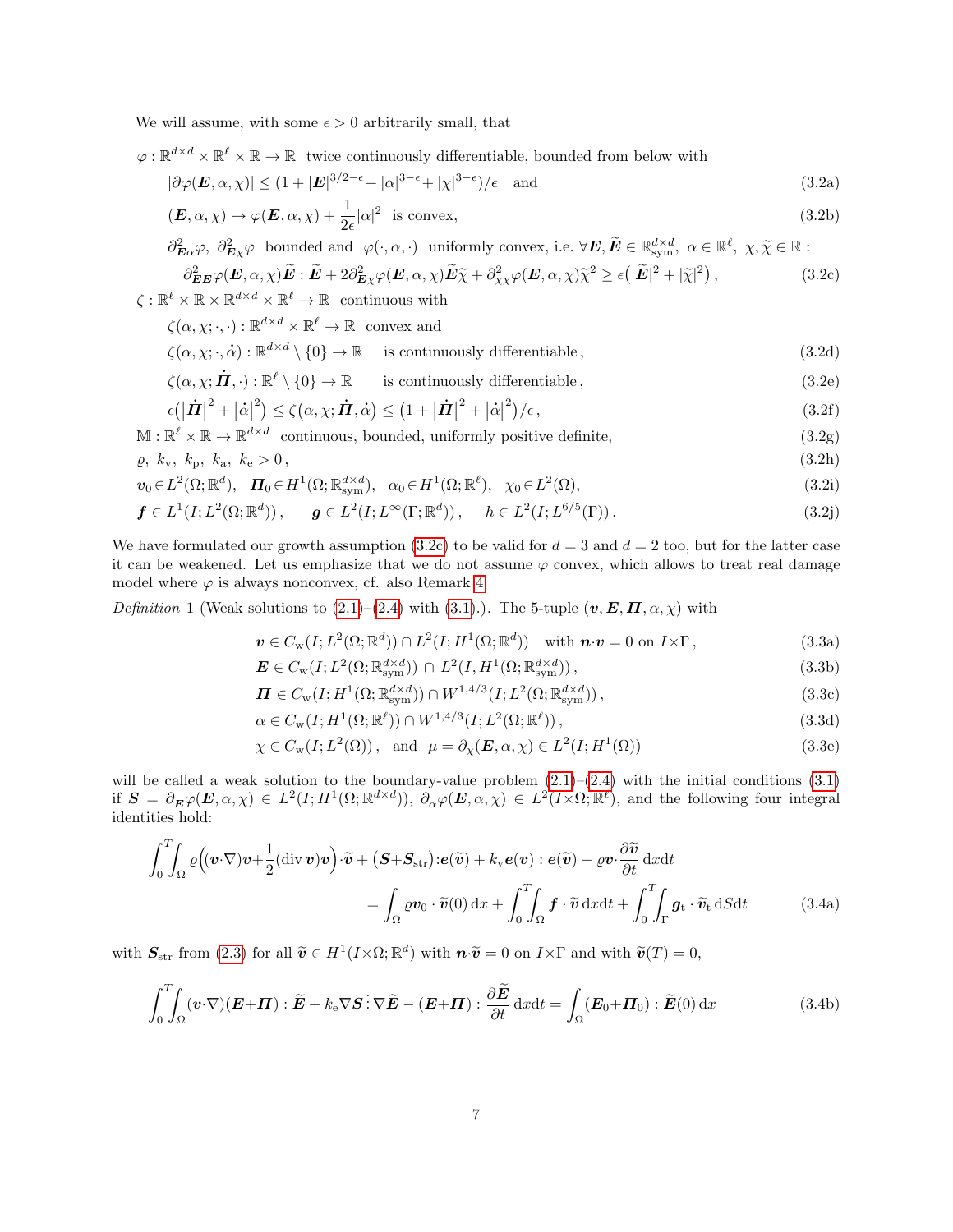holds for all  $\widetilde{E} \in H^1(I \times \Omega; \mathbb{R}^{d \times d})$  with  $\widetilde{E}(T, \cdot) = 0$ ,

$$
\int_{0}^{T} \int_{\Omega} \zeta(\alpha, \chi; \tilde{\boldsymbol{\Pi}}, \tilde{\alpha}) - \boldsymbol{S} : (\tilde{\boldsymbol{\Pi}} - \frac{\mathbf{D}\boldsymbol{\Pi}}{\mathbf{D}t}) + \partial_{\alpha} \varphi(\boldsymbol{E}, \alpha, \chi) \cdot (\tilde{\alpha} - \frac{\mathbf{D}\alpha}{\mathbf{D}t}) + k_{p} \nabla \boldsymbol{\Pi} : \nabla \tilde{\boldsymbol{\Pi}} + k_{p} \Delta \boldsymbol{\Pi} : (\boldsymbol{v} \cdot \nabla) \boldsymbol{\Pi} + k_{a} \nabla \alpha : \nabla \tilde{\alpha} + k_{a} \Delta \alpha \cdot (\boldsymbol{v} \cdot \nabla) \alpha) \, \mathrm{d}x \mathrm{d}t + \int_{\Omega} \frac{k_{p}}{2} |\nabla \boldsymbol{\Pi}_{0}|^{2} + \frac{k_{a}}{2} |\nabla \alpha_{0}|^{2} \, \mathrm{d}x \n\geq \int_{\Omega} \frac{k_{p}}{2} |\nabla \boldsymbol{\Pi}(T)|^{2} + \frac{k_{a}}{2} |\nabla \alpha(T)|^{2} \, \mathrm{d}x + \int_{0}^{T} \int_{\Omega} \zeta(\alpha, \chi; \frac{\mathbf{D}\boldsymbol{\Pi}}{\mathbf{D}t}, \frac{\mathbf{D}\alpha}{\mathbf{D}t}) \, \mathrm{d}x \mathrm{d}t \qquad (3.4c)
$$

holds for all  $(\widetilde{\boldsymbol{H}}, \widetilde{\alpha}) \in L^2(I; H^1(\Omega; \mathbb{R}^{d \times d} \times \mathbb{R}^\ell)),$  and

<span id="page-7-0"></span>
$$
\int_0^T \int_{\Omega} \left( \mathbb{M}(\alpha, \chi) \nabla \mu - \chi \mathbf{v} \right) \cdot \nabla z - \chi \frac{\partial z}{\partial t} - (\text{div } \mathbf{v}) \chi z \, dx = \int_0^T \int_{\Gamma} h z \, dS dt + \int_{\Omega} \chi_0 z \, dx \tag{3.4d}
$$

holds for all  $z \in C^1(I \times \Omega)$  with  $z|_{t=T} = 0$  and with  $\mu = \partial_\chi \varphi(\mathbf{E}, \alpha, \chi)$  a.e. in  $I \times \Omega$ .

Let us note that, for the inequality [\(3.4c\)](#page-7-0), we used the standard definition of the convex subdifferential of  $\zeta(\alpha, \chi; \cdot, \cdot)$  combined with the calculus

$$
\int_0^T \int_{\Omega} \Delta \boldsymbol{\Pi} \cdot \left( \tilde{\boldsymbol{\Pi}} - \frac{\mathrm{D}\boldsymbol{\Pi}}{\mathrm{D}t} \right) \mathrm{d}x \mathrm{d}t = \frac{1}{2} \int_{\Omega} |\nabla \boldsymbol{\Pi}(T)|^2 - |\nabla \boldsymbol{\Pi}(0)|^2 \mathrm{d}x - \int_0^T \int_{\Omega} \nabla \boldsymbol{\Pi} \cdot \nabla \tilde{\boldsymbol{\Pi}} + \Delta \boldsymbol{\Pi} \cdot (\boldsymbol{v} \cdot \nabla) \boldsymbol{\Pi} \mathrm{d}x \mathrm{d}t ;
$$

for the analytical legitimacy of this formula if  $\Delta \mathbf{\Pi}$  and  $\frac{D\mathbf{\Pi}}{Dt}$  belong to  $L^2(I \times \Omega; \mathbb{R}^{d \times d})$  see e.g. [\[30,](#page-17-16) Formula (12.133b)]. An analogous calculus for  $\alpha$ , which both will be actually legitimate when showing that both  $\Delta \Pi$ and  $\frac{\mathrm{D}\mathbf{\Pi}}{\mathrm{D}t}$  belong to  $L^2(I \times \Omega; \mathbb{R}^{d \times d})$  and similarly both  $\Delta\alpha$  and  $\frac{\mathrm{D}\alpha}{\mathrm{D}t}$  belong to  $L^2(I \times \Omega; \mathbb{R}^{\ell})$ . The inequality in [\(3.4c\)](#page-7-0) is also well consistent with the weak continuity in [\(3.3c](#page-6-1),d) and thus weak lower semicontinuity of the right-hand side of [\(3.4c\)](#page-7-0).

Theorem 1 (Existence of weak solutions). Let  $\Omega \subset \mathbb{R}^d$  be Lipschitz and the assumptions [\(3.2\)](#page-6-2) hold. Then there exists at least one weak solution  $(v, E, \Pi, \alpha, \chi)$  to the initial-boundary-value problem  $(2.1)$ – $(2.4)$  with [\(3.1\)](#page-5-2) according the Definition [1](#page-6-3) which, moreover, satisfies also  $\Delta \mathbf{\Pi} \in L^2(I \times \Omega; \mathbb{R}^{d \times d})$ ,  $\Delta \alpha \in L^2(I \times \Omega; \mathbb{R}^{\ell})$ , and  $\nabla \chi \in L^2(I \times \Omega; \mathbb{R}^d)$ .

Sketch of the proof. For clarity, we divide the proof into four steps.

Step 1. (Approximate solutions - existence): We use the Rothe method, i.e. the fully implicit time discretisation with an equidistant partition of the time interval I with the time step  $\tau > 0$ . We denote by  $v_{\tau}^{k}$ ,  $E_{\tau}^{k}$ , ... the approximate values of v, E, ... at time  $k\tau$  with  $k = 1, 2, ..., T/\tau$ . We use the notation for the discretised convective time derivative

<span id="page-7-6"></span><span id="page-7-5"></span><span id="page-7-4"></span><span id="page-7-3"></span><span id="page-7-2"></span><span id="page-7-1"></span>
$$
\frac{\mathcal{D}_{k-1}^k(\cdot)}{\mathcal{D}_\tau t} := \frac{(\cdot)^k_\tau - (\cdot)^{k-1}_\tau}{\tau} + \left(\mathbf{v}^k_\tau \cdot \nabla\right)(\cdot)^k_\tau,
$$

i.e. e.g.  $\frac{D_{k-1}^k v}{D_{\tau}t}$  will mean  $\frac{v_{\tau}^k - v_{\tau}^{k-1}}{\tau} + (v_{\tau}^k \cdot \nabla)v_{\tau}^k$  etc. With this notation, we consider the scheme

$$
\rho \frac{\mathcal{D}_{k-1}^k \mathbf{v}}{\mathcal{D}_{\tau} t} = \text{div} \left( \mathbf{S}_{\tau}^k + \mathbf{S}_{\text{str},\tau}^k + k_{\text{v}} e(\mathbf{v}_{\tau}^k) \right) + \mathbf{f}_{\tau}^k - \frac{\rho}{2} (\text{div} \, \mathbf{v}_{\tau}^k) \mathbf{v}_{\tau}^k \,, \tag{3.5a}
$$

$$
\frac{\mathcal{D}_{k-1}^k \mathcal{E}}{\mathcal{D}_{\tau} t} = \mathbf{e}(\mathbf{v}_{\tau}^k) - \frac{\mathcal{D}_{k-1}^k \mathbf{\Pi}}{\mathcal{D}_{\tau} t} + k_e \Delta \mathbf{S}_{\tau}^k \quad \text{with} \quad \mathbf{S}_{\tau}^k = \partial_{\mathbf{E}} \varphi(\mathbf{E}_{\tau}^k, \alpha_{\tau}^k, \chi_{\tau}^k), \tag{3.5b}
$$

$$
\partial_{\frac{\mathbf{D}\mathbf{H}}{\mathbf{D}t}} \zeta \left( \alpha_{\tau}^{k-1}, \chi_{\tau}^{k-1}; \frac{\mathbf{D}_{k-1}^k \mathbf{H}}{\mathbf{D}_{\tau}t}, \frac{\mathbf{D}_{k-1}^k \alpha}{\mathbf{D}_{\tau}t} \right) - \mathbf{S}_{\tau}^k \ni k_{\mathbf{p}} \Delta \mathbf{H}_{\tau}^k, \tag{3.5c}
$$

$$
\partial_{\frac{\mathbf{D}\alpha}{\mathbf{D}t}}\zeta\left(\alpha_{\tau}^{k-1},\chi_{\tau}^{k-1};\frac{\mathbf{D}_{k-1}^{k}\boldsymbol{\Pi}}{\mathbf{D}_{\tau}t},\frac{\mathbf{D}_{k-1}^{k}\alpha}{\mathbf{D}_{\tau}t}\right)+\frac{\alpha_{\tau}^{k}-\alpha_{\tau}^{k-1}}{\sqrt{\tau}}+\partial_{\alpha}\varphi(\boldsymbol{E}_{\tau}^{k},\alpha_{\tau}^{k},\chi_{\tau}^{k})\ni k_{\mathbf{a}}\Delta\alpha_{\tau}^{k},\tag{3.5d}
$$

$$
\frac{\mathcal{D}_{k-1}^k \chi}{\mathcal{D}_{\tau} t} = \text{div}\left(\mathbb{M}(\alpha_{\tau}^{k-1}, \chi_{\tau}^{k-1}) \nabla \mu_{\tau}^k\right) \quad \text{with} \quad \mu_{\tau}^k = \partial_{\chi} \varphi(\mathbf{E}_{\tau}^k, \alpha_{\tau}^k, \chi_{\tau}^k),\tag{3.5e}
$$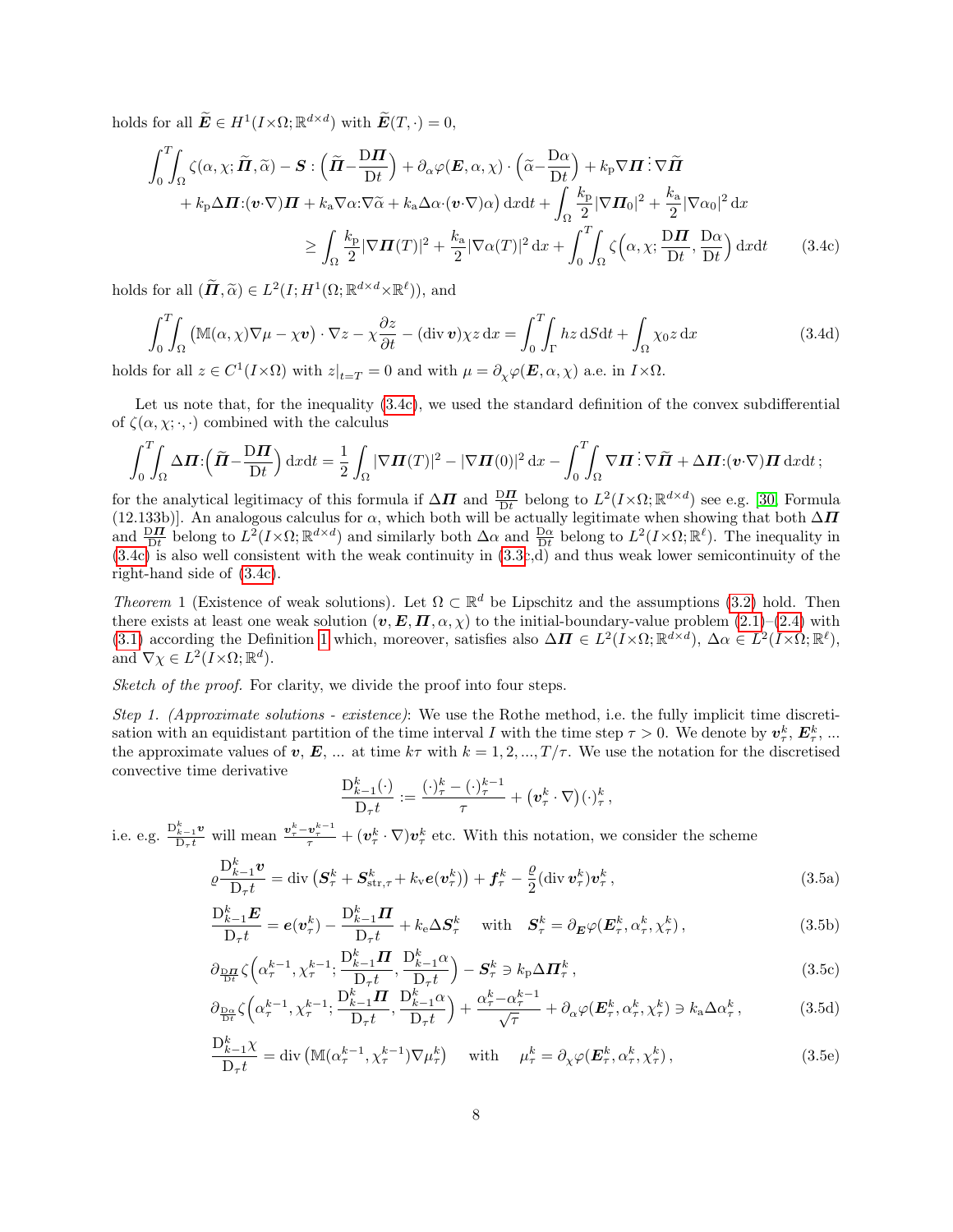and with the discrete structural stress

$$
\mathbf{S}_{\text{str},\tau}^{k} = k_{\text{p}} \nabla \mathbf{\Pi}_{\tau}^{k} \boxtimes \nabla \mathbf{\Pi}_{\tau}^{k} + k_{\text{a}} \nabla \alpha_{\tau}^{k} \boxtimes \nabla \alpha_{\tau}^{k} - \left( \varphi(\mathbf{E}_{\tau}^{k}, \alpha_{\tau}^{k}, \chi_{\tau}^{k}) + \frac{k_{\text{p}}}{2} |\nabla \mathbf{\Pi}_{\tau}^{k}|^{2} + \frac{k_{\text{a}}}{2} |\nabla \alpha_{\tau}^{k}|^{2} \right) \mathbf{I}.
$$
 (3.5f)

The boundary conditions [\(2.4\)](#page-2-12) are discretised correspondingly, i.e.

<span id="page-8-3"></span><span id="page-8-0"></span>
$$
\boldsymbol{v}_{\tau}^k \cdot \boldsymbol{n} = 0,\tag{3.6a}
$$

$$
\left( \left( \mathbf{S}_{\tau}^{k} + k_{\mathbf{v}} e(\mathbf{v}_{\tau}^{k}) + \mathbf{S}_{\text{str},\tau}^{k} \right) \mathbf{n} \right)_{t} + \gamma (\mathbf{v}_{\tau}^{k})_{t} = (\mathbf{g}_{\tau}^{k})_{t},\tag{3.6b}
$$

<span id="page-8-4"></span>
$$
(\boldsymbol{n} \cdot \nabla) \boldsymbol{S}_{\tau}^{k} = 0, \qquad (\boldsymbol{n} \cdot \nabla) \boldsymbol{\Pi}_{\tau}^{k} = 0, \qquad \nabla \alpha_{\tau}^{k} \cdot \boldsymbol{n} = 0,
$$
\n(3.6c)

$$
\mathbb{M}(\alpha_{\tau}^{k-1}, \chi_{\tau}^{k-1}) : (\nabla \mu_{\tau}^k \otimes \mathbf{n}) = h_{\tau}^k \quad \text{and} \quad \nabla \chi_{\tau}^k \cdot \mathbf{n} = 0. \tag{3.6d}
$$

We used the notation  $f_{\tau}^k := \int_{(k-1)\tau}^{k\tau} f(t) dt$  and similarly also for  $g_{\tau}^k$  and  $h_{\tau}^k$ . The system of boundary-value problems [\(3.5\)](#page-7-1)–[\(3.6\)](#page-8-0) is to be solved recursively for  $k = 1, 2, ..., T/\tau$ , assuming  $T/\tau$  integer, and starting with

$$
\boldsymbol{v}_{\tau}^{0} = \boldsymbol{v}_{0}, \qquad \boldsymbol{E}_{\tau}^{0} = \boldsymbol{E}_{0}, \qquad \boldsymbol{\Pi}_{\tau}^{0} = \boldsymbol{\Pi}_{0}, \qquad \alpha_{\tau}^{0} = \alpha_{0}, \qquad \chi_{\tau}^{0} = \chi_{0}.
$$
 (3.7)

Let us point out that the term  $(\alpha_{\tau}^{k}-\alpha_{\tau}^{k-1})/\sqrt{\tau}$  in [\(3.5d\)](#page-7-2) is devised to convexify  $\varphi$  using [\(3.2b\)](#page-6-4) for small  $\tau > 0$  but it still vanishes in the limit.

For a given  $(\boldsymbol{v}_{\tau}^{k-1}, \boldsymbol{E}_{\tau}^{k-1}, \boldsymbol{\Pi}_{\tau}^{k-1}, \alpha_{\tau}^{k-1}, \chi_{\tau}^{k-1}) \in H^{1}(\Omega; \mathbb{R}^{d} \times \mathbb{R}^{d \times d} \times \mathbb{R}^{d \times d} \times \mathbb{R}^{\ell} \times \mathbb{R}) =: V$ , the existence of weak solutions  $(\mathbf{v}_\tau^k, \mathbf{E}_\tau^k, \mathbf{\Pi}_\tau^k, \alpha_\tau^k, \chi_\tau^k) \in V$  of the coupled semi-linear boundary-value problem  $(3.5)-(3.6)$  $(3.5)-(3.6)$ can thus be seen by the application of Galerkin-approximation-based arguments from the theory of coercive weakly continuous set-valued operators from V to  $Z^*$  for some  $Z \subset V$  with the set-valued part arising from a convex potential; cf. e.g. [\[30,](#page-17-16) Sect. 2.5 and 5.3]. Here one should choose  $Z = W^{1,\infty}(\Omega;\mathbb{R}^d) \times$  $H^1(\Omega;\mathbb{R}^{d\times d}\times\mathbb{R}^{d}\times\mathbb{R}^{\ell}\times\mathbb{R})$  to handle the structural stress which belongs to  $L^1(\Omega;\mathbb{R}^{d\times d})\subset W^{1,\infty}(\Omega;\mathbb{R}^{d\times d})^*$ but not to  $H^1(\Omega;\mathbb{R}^{d\times d})^*$  in general. (Note that the system does not have any potential because of the convective terms and the related structural stress occuring in [\(3.5a\)](#page-7-3) make the system nonsymmetric, so that the direct method cannot be used.) The mentioned coercivity is a particular consequence of the a priori estimates derived below. The weak continuity actually makes the components  $\mathbf{\Pi}_{\tau}^{k}$  and  $\alpha_{\tau}^{k}$  strongly convergent by the arguments like [\(3.27\)](#page-13-0) below, which is needed for the continuity of the nonlinearly dependent structural stress. Also the classical Relich compact-embedding theorem is used at several places to coup with the lower-order nonlinearities The  $L^2$ -information about gradients of  $E^k_\tau$  and  $\chi^k_\tau$  can be obtained like in [\(3.24f\)](#page-13-1) below. Moreover, we can rely also on an  $L^2$ -information about  $\Delta \mathbf{\Pi}^k_\tau$  and  $\Delta \alpha^k_\tau$  like in [\(3.25f\)](#page-13-2) below. Thus the equation/inclusions [\(3.5b](#page-7-1),c,d) hold even pointwise a.e. on  $\Omega$ . We have here additionally  $\nabla S^k_\tau \in L^2(\Omega;\mathbb{R}^{d \times d}).$ 

Step 2. (Energetics of the discrete solutions): The a priori estimation is based on the energy test. This means here the test of [\(3.5a\)](#page-7-3) by  $v_\tau^k$  while using also [\(3.5b\)](#page-7-4), then we test the inclusion [\(3.5c\)](#page-7-5) by  $(\Pi_\tau^k - \Pi_\tau^{k-1})/\tau$  +  $(v_\tau^k \nabla) \mathbf{\Pi}_{\tau}^k$  and the inclusion [\(3.5d\)](#page-7-2) by  $(\alpha_{\tau}^k - \alpha_{\tau}^{k-1})/\tau + (v_\tau^k \nabla) \alpha_{\tau}^k$ , and we test the particular equations in [\(3.5e\)](#page-7-6) by  $\mu_{\tau}^{k}$  and  $(\chi_{\tau}^{k} - \chi_{\tau}^{k-1})/\tau + \boldsymbol{v}_{\tau}^{k} \cdot \nabla \chi_{\tau}^{k}$ , respectively.

The mentioned tests thus give the energy balance [\(2.12\)](#page-4-2) written as an inequality for the time-discrete approximation. More specifically, the terms related to inertia in [\(3.5a\)](#page-7-3) uses the calculus

$$
\left(\varrho\frac{\boldsymbol{v}_{\tau}^{k}-\boldsymbol{v}_{\tau}^{k-1}}{\tau}+\varrho(\boldsymbol{v}_{\tau}^{k}\cdot\nabla)\boldsymbol{v}_{\tau}^{k}-\boldsymbol{f}_{\text{str},\tau}^{k}\right)\cdot\boldsymbol{v}_{\tau}^{k}=\frac{\varrho}{2}\frac{|\boldsymbol{v}_{\tau}^{k}|^{2}-|\boldsymbol{v}_{\tau}^{k-1}|^{2}}{\tau}+\varrho(\boldsymbol{v}_{\tau}^{k}\cdot\nabla)\boldsymbol{v}_{\tau}^{k}\cdot\boldsymbol{v}_{\tau}^{k}+\frac{\varrho}{2}(\text{div}\,\boldsymbol{v}_{\tau}^{k})|\boldsymbol{v}_{\tau}^{k}|^{2}+\tau\frac{\varrho}{2}\left|\frac{\boldsymbol{v}_{\tau}^{k}-\boldsymbol{v}_{\tau}^{k-1}}{\tau}\right|^{2}\tag{3.8}
$$

with the "structural" force  $f_{str,\tau}^k := -\frac{1}{2} \varrho(\text{div } \boldsymbol{v}_\tau^k) \boldsymbol{v}_\tau^k$ , cf. the last term in [\(3.5a\)](#page-7-3). This holds pointwise, and, when integrated over  $\Omega$ , we further use also

<span id="page-8-2"></span><span id="page-8-1"></span>
$$
\int_{\Omega} \varrho(\boldsymbol{v}_{\tau}^{k} \cdot \nabla) \boldsymbol{v}_{\tau}^{k} \cdot \boldsymbol{v}_{\tau}^{k} dx = -\int_{\Omega} \frac{\varrho}{2} |\boldsymbol{v}_{\tau}^{k}|^{2} (\text{div } \boldsymbol{v}_{\tau}^{k}) dx + \int_{\Gamma} \frac{\varrho}{2} |\boldsymbol{v}_{\tau}^{k}|^{2} (\boldsymbol{v}_{\tau}^{k} \cdot \boldsymbol{n}) dS. \tag{3.9}
$$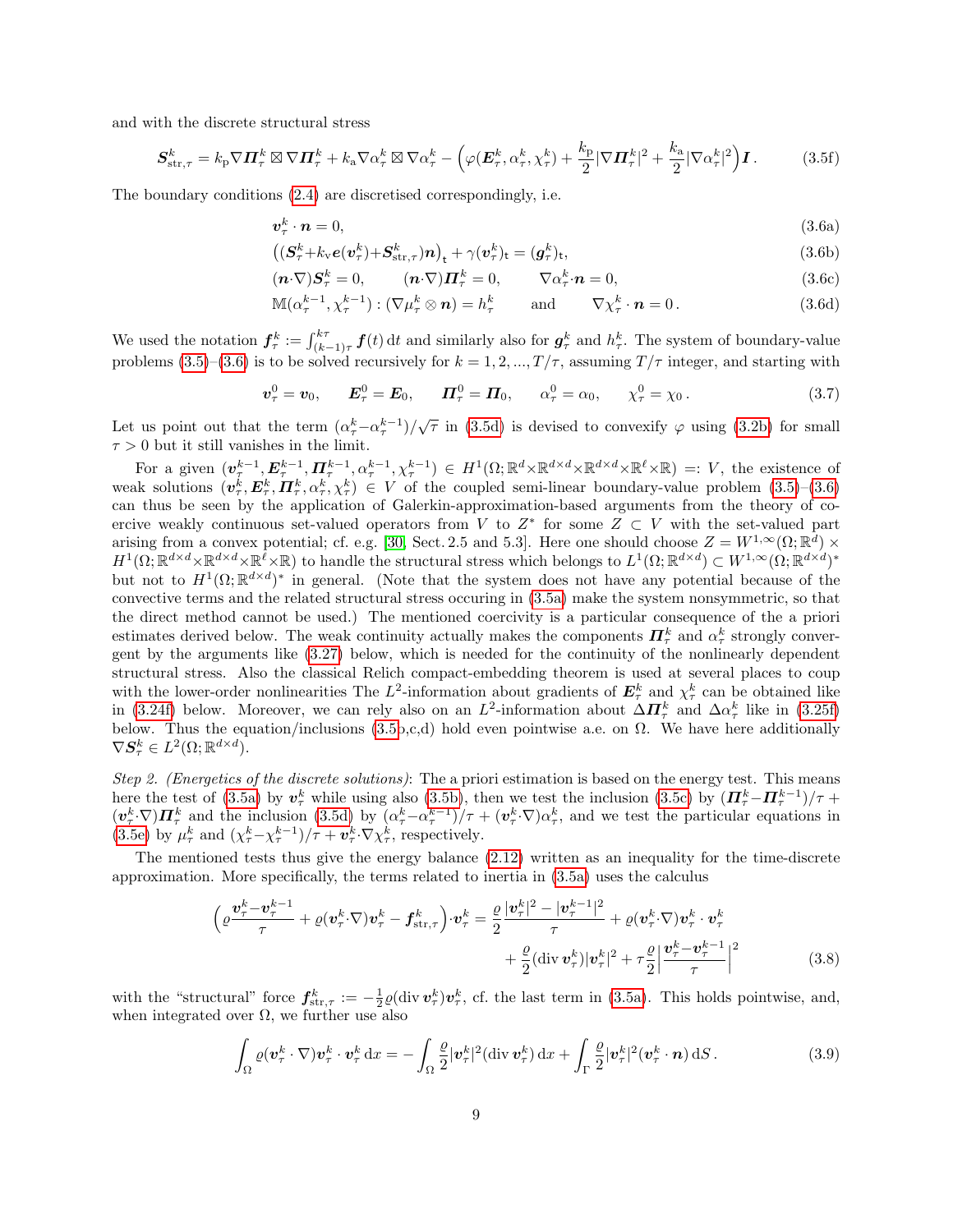The last term in [\(3.8\)](#page-8-1) is non-negative and will simply be forgotten, which gives a discrete analog of [\(2.5a\)](#page-3-1) as the inequality

$$
\int_{\Omega} \left( \varrho \frac{\boldsymbol{v}_{\tau}^{k} - \boldsymbol{v}_{\tau}^{k-1}}{\tau} + \varrho (\boldsymbol{v}_{\tau}^{k} \nabla) \boldsymbol{v}_{\tau}^{k} - \boldsymbol{f}_{\text{str},k} \right) \cdot \boldsymbol{v}_{\tau}^{k} dx \stackrel{(3.8)}{\geq} \int_{\Omega} \left( \frac{\varrho}{2} \frac{|\boldsymbol{v}_{\tau}^{k}|^{2} - |\boldsymbol{v}_{\tau}^{k-1}|^{2}}{\tau} + \varrho (\boldsymbol{v}_{\tau}^{k} \nabla) \boldsymbol{v}_{\tau}^{k} \cdot \boldsymbol{v}_{\tau}^{k} + \frac{\varrho}{2} (\text{div } \boldsymbol{v}_{\tau}^{k}) |\boldsymbol{v}_{\tau}^{k}|^{2} \right) dx \stackrel{(3.9)}{=} \int_{\Omega} \frac{\varrho}{2} \frac{|\boldsymbol{v}_{\tau}^{k}|^{2} - |\boldsymbol{v}_{\tau}^{k-1}|^{2}}{\tau} dx + \int_{\Gamma} \frac{\varrho}{2} |\boldsymbol{v}_{\tau}^{k}|^{2} (\boldsymbol{v}_{\tau}^{k} \cdot \boldsymbol{n}) dS. \tag{3.10}
$$

The last term vanishes due to the boundary condition [\(3.6a\)](#page-8-3). The further term in [\(3.5a\)](#page-7-3) uses the calculus

$$
\int_{\Omega} \operatorname{div} \mathbf{S}_{\tau}^{k} \cdot \mathbf{v}_{\tau}^{k} \operatorname{d}x = \int_{\Gamma} \mathbf{S}_{\tau}^{k} : (\mathbf{v}_{\tau}^{k} \otimes \mathbf{n}) \operatorname{d}S - \int_{\Omega} \mathbf{S}_{\tau}^{k} : e(\mathbf{v}_{\tau}^{k}) \operatorname{d}x \n\stackrel{(3.5b)}{=} \int_{\Gamma} \mathbf{S}_{\tau}^{k} : (\mathbf{v}_{\tau}^{k} \otimes \mathbf{n}) \operatorname{d}S - \int_{\Omega} \mathbf{S}_{\tau}^{k} : \frac{\mathbf{D}_{k-1}^{k} \mathbf{E}}{\mathbf{D}_{\tau} t} - \mathbf{S}_{\tau}^{k} : \frac{\mathbf{D}_{k-1}^{k} \mathbf{H}}{\mathbf{D}_{\tau} t} - k_{e} \mathbf{S}_{\tau}^{k} : \Delta \mathbf{S}_{\tau}^{k} \operatorname{d}x \n= \int_{\Gamma} \mathbf{S}_{\tau}^{k} : (\mathbf{v}_{\tau}^{k} \otimes \mathbf{n}) + k_{e} \mathbf{S}_{\tau}^{k} : (\mathbf{n} \cdot \nabla) \mathbf{S}_{\tau}^{k} \operatorname{d}S \n- \int_{\Omega} \mathbf{S}_{\tau}^{k} : \frac{\mathbf{E}_{\tau}^{k} - \mathbf{E}_{\tau}^{k-1}}{\tau} + \mathbf{S}_{\tau}^{k} : (\mathbf{v}_{\tau}^{k} \cdot \nabla) \mathbf{E}_{\tau}^{k} - \mathbf{S}_{\tau}^{k} : \frac{\mathbf{D}_{k-1}^{k} \mathbf{H}}{\mathbf{D}_{\tau} t} + k_{e} |\nabla \mathbf{S}_{\tau}^{k}|^{2} \operatorname{d}x, \tag{3.11}
$$

where we abbreviated  $S^k_\tau = \partial_{\boldsymbol{E}} \varphi(\boldsymbol{E}^k_\tau, \alpha^k_\tau, \chi^k_\tau)$ . Finally, we have

<span id="page-9-1"></span>
$$
\int_{\Omega} \left( \operatorname{div} (\mathbf{S}_{\operatorname{str},\tau}^{k} + k_{\operatorname{v}} e(\mathbf{v}_{\tau}^{k})) \cdot \mathbf{v}_{\tau}^{k} \, \mathrm{d}x \right) \n= \int_{\Gamma} (\mathbf{S}_{\operatorname{str},\tau}^{k} + k_{\operatorname{v}} e(\mathbf{v}_{\tau}^{k})) : (\mathbf{v}_{\tau}^{k} \otimes \mathbf{n}) \, \mathrm{d}S - \int_{\Omega} (\mathbf{S}_{\operatorname{str},\tau}^{k} + k_{\operatorname{v}} e(\mathbf{v}_{\tau}^{k})) : \nabla \mathbf{v}_{\tau}^{k} \, \mathrm{d}x. \tag{3.12}
$$

The mentioned test [\(3.5c\)](#page-7-5) by  $\frac{D_{k-1}^k}{D_{\tau}t}\mathbf{\Pi} = \frac{\mathbf{\Pi}_{\tau}^k - \mathbf{\Pi}_{\tau}^{k-1}}{\tau} + (\mathbf{v}_{\tau}^k \nabla) \mathbf{\Pi}_{\tau}^k$  gives contributions to the dissipation rate and to the stored-energy rate. The dissipation and the gradient terms in [\(3.5c\)](#page-7-5) yield, using also a discrete version of the calculus behind [\(2.5b\)](#page-3-0), that

$$
\int_{\Omega} \partial_{\frac{\mathbf{D}\mathbf{H}}{\mathbf{D}t}} \zeta (\alpha_{\tau}^{k-1}, \chi_{\tau}^{k-1}); \frac{\mathbf{D}_{k-1}^{k} \mathbf{H}}{\mathbf{D}_{\tau}t}, \frac{\mathbf{D}_{k-1}^{k} \mathbf{H}}{\mathbf{D}_{\tau}t} - k_{\mathbf{p}} \Delta \mathbf{\Pi}_{\tau}^{k} : \frac{\mathbf{D}_{k-1}^{k} \mathbf{H}}{\mathbf{D}_{\tau}t} dx \n\geq \int_{\Omega} \partial_{\frac{\mathbf{D}\mathbf{H}}{\mathbf{D}t}} \zeta (\alpha_{\tau}^{k-1}, \chi_{\tau}^{k-1}); \frac{\mathbf{D}_{k-1}^{k} \mathbf{H}}{\mathbf{D}_{\tau}t}, \frac{\mathbf{D}_{k-1}^{k} \mathbf{H}}{\mathbf{D}_{\tau}t} - k_{\mathbf{p}} (\mathbf{v}_{\tau}^{k} \cdot \nabla) \mathbf{\Pi}_{\tau}^{k} : \Delta \mathbf{\Pi}_{\tau}^{k} dx \n+ \int_{\Omega} \frac{k_{\mathbf{p}}}{2} \frac{|\nabla \mathbf{\Pi}_{\tau}^{k}|^{2} - |\nabla \mathbf{\Pi}_{\tau}^{k-1}|^{2}}{\tau} dx - \int_{\Gamma} k_{\mathbf{p}} \nabla \mathbf{\Pi}_{\tau}^{k} : (\frac{\mathbf{D}_{k-1}^{k} \mathbf{H}}{\mathbf{D}_{\tau}t} \otimes \mathbf{n}) dS \n= \int_{\Omega} \partial_{\frac{\mathbf{D}\mathbf{H}}{\mathbf{D}t}} \zeta (\alpha_{\tau}^{k-1}, \chi_{\tau}^{k-1}); \frac{\mathbf{D}_{k-1}^{k} \mathbf{H}}{\mathbf{D}_{\tau}t}, \frac{\mathbf{D}_{k-1}^{k} \alpha}{\mathbf{D}_{\tau}t} : (\frac{\mathbf{D}_{k-1}^{k} \mathbf{H}}{\mathbf{D}_{\tau}t} + (\kappa_{\mathbf{p}} \nabla \mathbf{\Pi}_{\tau}^{k} \boxtimes \nabla \mathbf{\Pi}_{\tau}^{k} - \frac{k_{\mathbf{p}}}{2} |\nabla \mathbf{\Pi}_{\tau}^{k}|^{2} \mathbf{I}) : e(\mathbf{v}_{\tau}^{k}) dx
$$

where the term boundary term  $k_{\rm p} \nabla \Pi_{\tau}^k$  $\frac{\sum_{k=1}^k \bm{\Pi}}{\mathrm{D}_\tau t} \otimes \bm{n} ) = (\bm{n} \cdot \nabla) \bm{\varPi}^k_\tau : \frac{\mathrm{D}^k_{k-1} \bm{\Pi}}{\mathrm{D}_\tau t}$  $\frac{k-1}{D_{\tau}t}$  vanishes thanks to [\(3.6c\)](#page-8-4) and where the inequality relies on the convexity of the functional  $\boldsymbol{\varPi} \mapsto \int_{\Omega}$  $\frac{k_{\rm p}}{2} |\nabla \Pi|^2 \, \mathrm{d}x$ . The inequality follows from the calculus

<span id="page-9-0"></span>
$$
-\int_{\Omega} \Delta \mathbf{\Pi}_{\tau}^{k} : \frac{\mathbf{\Pi}_{\tau}^{k} - \mathbf{\Pi}_{\tau}^{k-1}}{\tau} dx = \int_{\Omega} \nabla \mathbf{\Pi}_{\tau}^{k} : \nabla \frac{\mathbf{\Pi}_{\tau}^{k} - \mathbf{\Pi}_{\tau}^{k-1}}{\tau} dx
$$
  
\n
$$
= \int_{\Omega} \left( \frac{|\nabla \mathbf{\Pi}_{\tau}^{k}|^{2} - |\nabla \mathbf{\Pi}_{\tau}^{k-1}|^{2}}{2\tau} + \frac{\tau}{2} \left| \frac{\nabla \mathbf{\Pi}_{\tau}^{k} - \nabla \mathbf{\Pi}_{\tau}^{k-1}}{\tau} \right|^{2} \right) dx \ge \int_{\Omega} \frac{|\nabla \mathbf{\Pi}_{\tau}^{k}|^{2} - |\nabla \mathbf{\Pi}_{\tau}^{k-1}|^{2}}{2\tau} dx. \end{aligned}
$$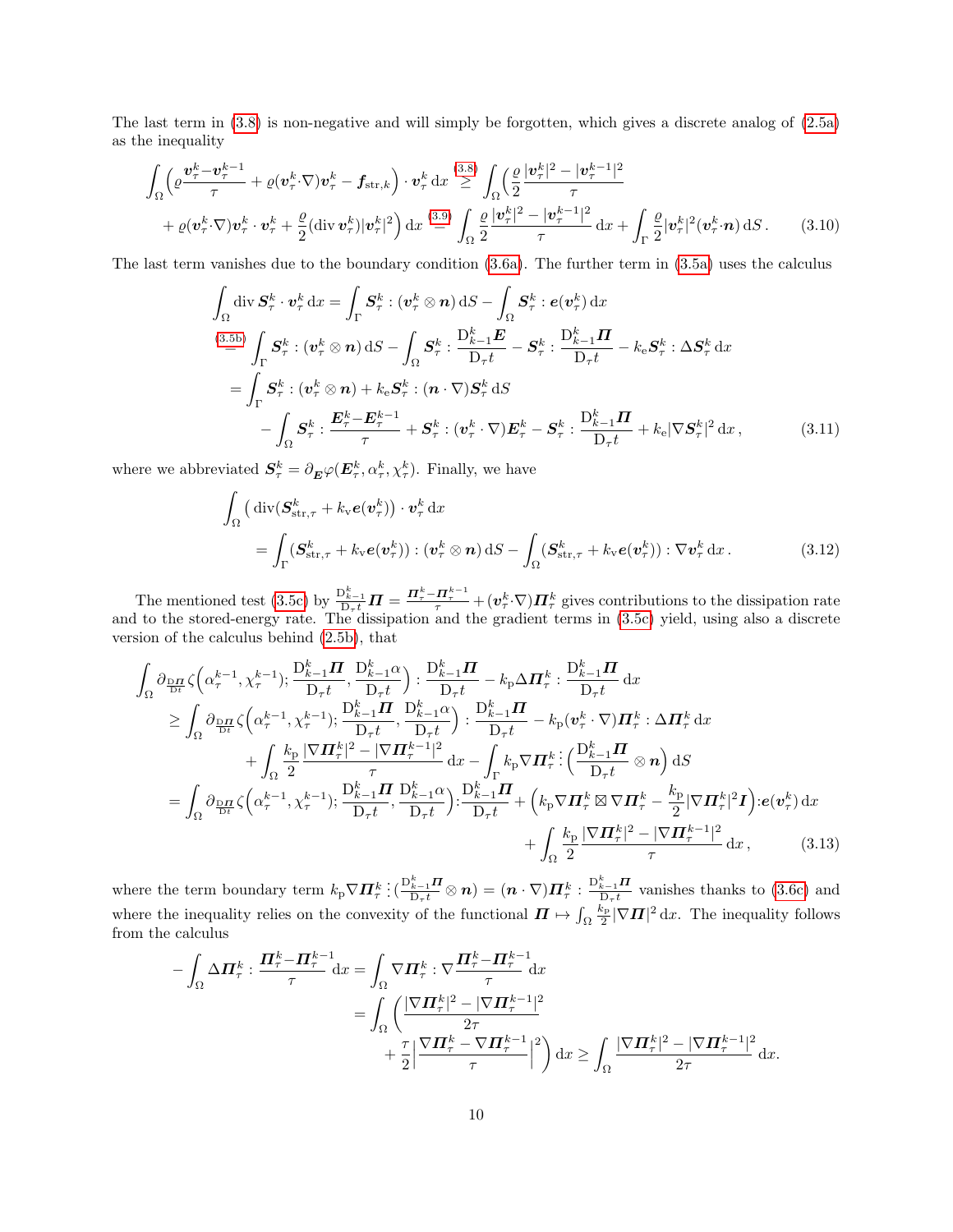while the meaning of the expression  $\partial_{\frac{\text{D}\mathbf{\Pi}}{\text{D}t}} \zeta(\alpha, \chi; \dot{\mathbf{\Pi}}, \dot{\alpha}) : \dot{\mathbf{\Pi}}$  is well defined even if  $\partial_{\frac{\text{D}\mathbf{\Pi}}{\text{D}t}} \zeta(\alpha, \chi; \cdot, \dot{\alpha})$  is multivalued at  $\mathbf{\Pi} = 0$ , cf. [\(3.2d\)](#page-6-5).

Moreover, the test of [\(3.5d\)](#page-7-2) by  $\frac{D_k^k-1}{D_\tau t} \alpha = \frac{\alpha_\tau^k - \alpha_\tau^{k-1}}{\tau} + v_\tau^k \cdot \nabla \alpha_\tau^k$  gives rise to the term  $\int_{\Omega} (v_\tau^k \cdot \nabla \alpha_\tau^k) \Delta \alpha_\tau^k dx$ . By proceeding as in [\(3.13\)](#page-9-0), using the boundary condition  $v^k_\tau \cdot \mathbf{n} = 0$ , we obtain

$$
\int_{\Omega} \partial_{\frac{\mathbf{D}\alpha}{\mathbf{D}t}} \zeta \left( \alpha_{\tau}^{k-1}, \chi_{\tau}^{k-1} \right); \frac{\mathbf{D}_{k-1}^{k} \mathbf{I}}{\mathbf{D}_{\tau}t} \frac{\mathbf{D}_{k-1}^{k} \alpha}{\mathbf{D}_{\tau}t} \right) \cdot \frac{\mathbf{D}_{k-1}^{k} \alpha}{\mathbf{D}_{\tau}t} + \left( \partial_{\alpha} \varphi (\mathbf{E}_{\tau}^{k}, \alpha_{\tau}^{k}, \chi_{\tau}^{k}) + \frac{\alpha_{\tau}^{k} - \alpha_{\tau}^{k-1}}{\sqrt{\tau}} - k_{a} \Delta \alpha_{\tau}^{k} \right) \cdot \frac{\mathbf{D}_{k-1}^{k} \alpha}{\mathbf{D}_{\tau}t} \, \mathrm{d}x
$$
\n
$$
\geq \int_{\Omega} \partial_{\frac{\mathbf{D}\alpha}{\mathbf{D}t}} \zeta \left( \alpha_{\tau}^{k-1}, \chi_{\tau}^{k-1} \right); \frac{\mathbf{D}_{k-1}^{k} \mathbf{I} \mathbf{I}}{\mathbf{D}_{\tau}t} \frac{\mathbf{D}_{k-1}^{k} \alpha}{\mathbf{D}_{\tau}t} \right) \cdot \frac{\mathbf{D}_{k-1}^{k} \alpha}{\mathbf{D}_{\tau}t} + \left( k_{a} \nabla \alpha_{\tau}^{k} \boxtimes \nabla \alpha_{\tau}^{k} - \frac{k_{a}}{2} |\nabla \alpha_{\tau}^{k}|^{2} \mathbf{I} \right) : e(\mathbf{v}_{\tau}^{k}) \, \mathrm{d}x
$$
\n
$$
+ \int_{\Omega} \partial_{\alpha} \varphi (\mathbf{E}_{\tau}^{k}, \alpha_{\tau}^{k}, \chi_{\tau}^{k}) \cdot \frac{\alpha_{\tau}^{k} - \alpha_{\tau}^{k-1}}{\tau} + \frac{k_{a}}{2} \frac{|\nabla \alpha_{\tau}^{k}|^{2} - |\nabla \alpha_{\tau}^{k-1}|^{2}}{\tau} \, \mathrm{d}x \,. \tag{3.14}
$$

The inequality in [\(3.14\)](#page-10-0) arises from the same reasons as in [\(3.13\)](#page-9-0) using [\(3.2e\)](#page-6-6).

Eventually, the test of [\(3.5e\)](#page-7-6) by  $\mu_{\tau}^{k}$  gives

<span id="page-10-0"></span>
$$
\int_{\Omega} \left( \frac{D_{k-1}^{k} \chi}{D_{\tau} t} - \text{div}(\mathbb{M}(\alpha_{\tau}^{k-1}, \chi_{\tau}^{k-1}) \nabla \mu_{\tau}^{k}) \right) \mu_{\tau}^{k} dx \n= \int_{\Omega} \left( \frac{\chi_{\tau}^{k} - \chi_{\tau}^{k-1}}{\tau} + \mathbf{v}_{\tau}^{k} \cdot \nabla \chi_{\tau}^{k} \right) \mu_{\tau}^{k} + \mathbb{M}(\alpha_{\tau}^{k-1}, \chi_{\tau}^{k-1}) \nabla \mu_{\tau}^{k} \cdot \nabla \mu_{\tau}^{k} dx - \int_{\Gamma} h \mu_{\tau}^{k} dS \n\geq \int_{\Omega} \partial_{\chi} \varphi(\mathbf{E}_{\tau}^{k}, \alpha_{\tau}^{k}, \chi_{\tau}^{k}) \left( \frac{\chi_{\tau}^{k} - \chi_{\tau}^{k-1}}{\tau} + \mathbf{v}_{\tau}^{k} \cdot \nabla \chi_{\tau}^{k} \right) + \mathbb{M}(\alpha_{\tau}^{k-1}, \chi_{\tau}^{k-1}) \nabla \mu_{\tau}^{k} \cdot \nabla \mu_{\tau}^{k} dx - \int_{\Gamma} h \mu_{\tau}^{k} dS.
$$
\n(3.15)

Using the semi-convexity of  $\varphi$ , we can estimate the sum of the three terms arising in [\(3.11\)](#page-9-1), [\(3.14\)](#page-10-0), and [\(3.15\)](#page-10-1) together with the convexifying term in [\(3.5d\)](#page-7-2) as

<span id="page-10-1"></span>
$$
S_{\tau}^{k}: \frac{E_{\tau}^{k}-E_{\tau}^{k-1}}{\tau} + \left(\partial_{\alpha}\varphi(E_{\tau}^{k},\alpha_{\tau}^{k},\chi_{\tau}^{k}) + \frac{\alpha_{\tau}^{k}-\alpha_{\tau}^{k-1}}{\sqrt{\tau}}\right) \cdot \frac{\alpha_{\tau}^{k}-\alpha_{\tau}^{k-1}}{\tau} + \partial_{\chi}\varphi(E_{\tau}^{k},\alpha_{\tau}^{k},\chi_{\tau}^{k})\frac{\chi_{\tau}^{k}-\chi_{\tau}^{k-1}}{\tau}
$$
\n
$$
= \partial_{\mathbf{E}}\varphi(E_{\tau}^{k},\alpha_{\tau}^{k},\chi_{\tau}^{k}) : \frac{E_{\tau}^{k}-E_{\tau}^{k-1}}{\tau} + \left(\partial_{\alpha}\varphi(E_{\tau}^{k},\alpha_{\tau}^{k},\chi_{\tau}^{k}) + \frac{\alpha_{\tau}^{k}}{\sqrt{\tau}}\right) \cdot \frac{\alpha_{\tau}^{k}-\alpha_{\tau}^{k-1}}{\tau}
$$
\n
$$
+ \partial_{\chi}\varphi(E_{\tau}^{k},\alpha_{\tau}^{k},\chi_{\tau}^{k})\frac{\chi_{\tau}^{k}-\chi_{\tau}^{k-1}}{\tau} - \frac{\alpha_{\tau}^{k-1}}{\sqrt{\tau}} \cdot \frac{\alpha_{\tau}^{k}-\alpha_{\tau}^{k-1}}{\tau}
$$
\n
$$
\geq \frac{\varphi(E_{\tau}^{k},\alpha_{\tau}^{k},\chi_{\tau}^{k}) - \varphi(E_{\tau}^{k-1},\alpha_{\tau}^{k-1},\chi_{\tau}^{k-1})}{\tau} + \frac{1}{2\sqrt{\tau}} \frac{|\alpha_{\tau}^{k}|^{2} - |\alpha_{\tau}^{k-1}|^{2}}{\tau} - \frac{\alpha_{\tau}^{k-1}}{\sqrt{\tau}} \cdot \frac{\alpha_{\tau}^{k}-\alpha_{\tau}^{k-1}}{\tau}
$$
\n
$$
= \frac{\varphi(E_{\tau}^{k},\alpha_{\tau}^{k},\chi_{\tau}^{k}) - \varphi(E_{\tau}^{k-1},\alpha_{\tau}^{k-1},\chi_{\tau}^{k-1})}{\tau} - \frac{\sqrt{\tau}}{2} |\frac{\alpha_{\tau}^{k}-\alpha_{\tau}^{k-1}}{\tau}|^{2}, \qquad (3.1
$$

cf. also the calculation in [\[30,](#page-17-16) Remark 8.24]. This holds a.e. on  $\Omega$  and is to be integrated over  $\Omega$ . For the remaining three convective terms arising from these tests, we use the calculus

<span id="page-10-3"></span><span id="page-10-2"></span>
$$
\int_{\Omega} \left( \partial_{\mathbf{E}} \varphi(\mathbf{E}_{\tau}^{k}, \alpha_{\tau}^{k}, \chi_{\tau}^{k}) : (\mathbf{v}_{\tau}^{k} \cdot \nabla) \mathbf{E}_{\tau}^{k} + \partial_{\alpha} \varphi(\mathbf{E}_{\tau}^{k}, \alpha_{\tau}^{k}, \chi_{\tau}^{k}) \cdot (\mathbf{v}_{\tau}^{k} \cdot \nabla \alpha_{\tau}^{k}) \n+ \partial_{\chi} \varphi(\mathbf{E}_{\tau}^{k}, \alpha_{\tau}^{k}, \chi_{\tau}^{k}) \cdot (\mathbf{v}_{\tau}^{k} \cdot \nabla \chi_{\tau}^{k}) \right) dx = \int_{\Omega} \nabla \varphi(\mathbf{E}_{\tau}^{k}, \alpha_{\tau}^{k}, \chi_{\tau}^{k}) \cdot \mathbf{v}_{\tau}^{k} dx \n= \int_{\Gamma} \varphi(\mathbf{E}_{\tau}^{k}, \alpha_{\tau}^{k}, \chi_{\tau}^{k}) \mathbf{v}_{\tau}^{k} \cdot \mathbf{n} dS - \int_{\Omega} \varphi(\mathbf{E}_{\tau}^{k}, \alpha_{\tau}^{k}, \chi_{\tau}^{k}) \operatorname{div} \mathbf{v}_{\tau}^{k} dx \n= - \int_{\Gamma} \varphi(\mathbf{E}_{\tau}^{k}, \alpha_{\tau}^{k}, \chi_{\tau}^{k}) \mathbf{I} : \mathbf{e}(\mathbf{v}_{\tau}^{k}) dx , \qquad (3.17)
$$

which cancels with the pressure-type stress contribution  $\varphi(E_\tau^k, \alpha_\tau^k, \chi_\tau^k)I$ .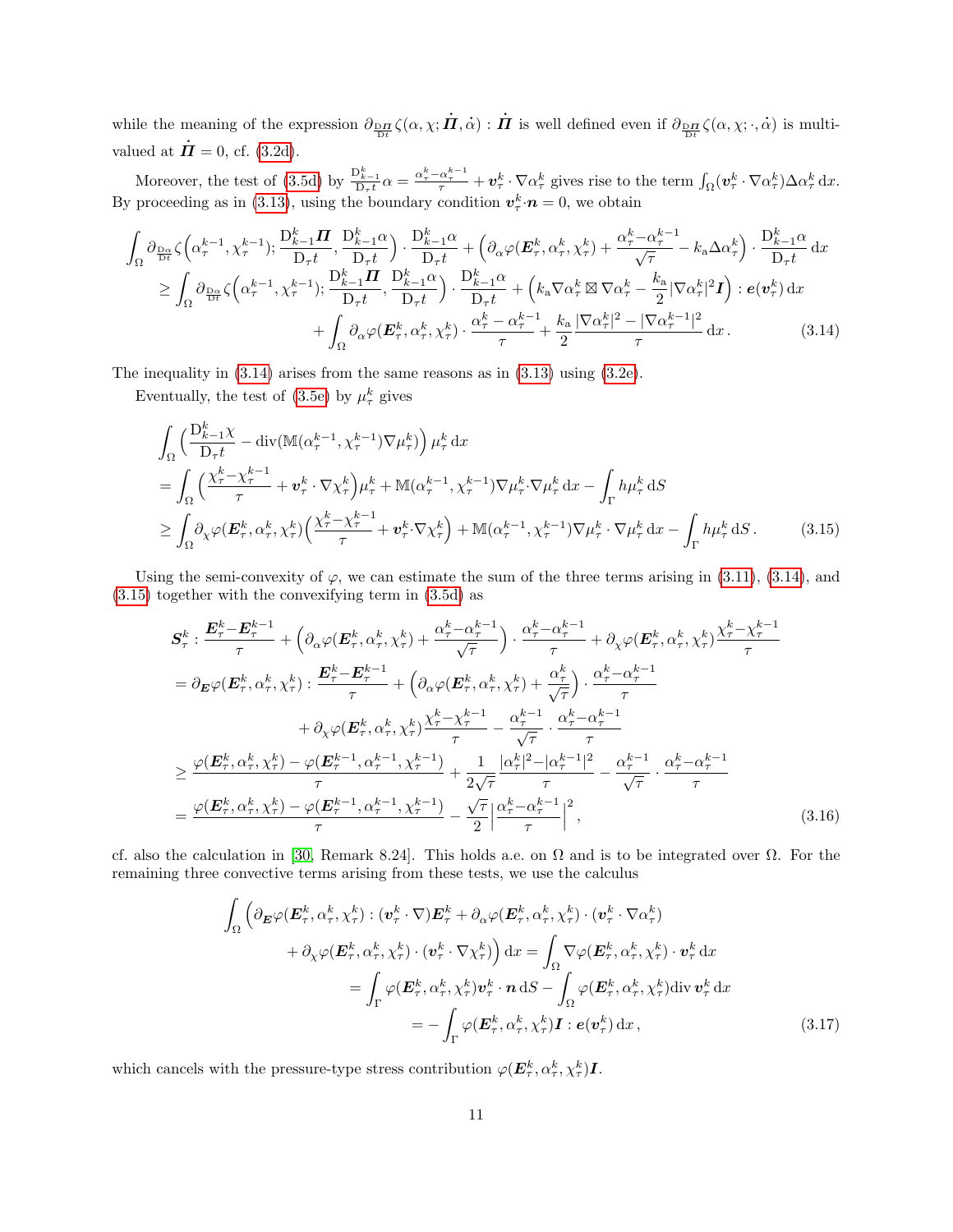Eventually, after summation over  $k = 1, 2, \dots$ , we obtain [\(2.12\)](#page-4-2) as an upper estimate up to an error term which is small for  $\tau > 0$  small, so that it can be used for a priori estimates. More precisely, by the test of the regularizing term  $(\alpha_{\tau}^{k} - \alpha_{\tau}^{k-1})/\sqrt{\tau}$  by  $\frac{D_{k-1}^{k}}{D_{\tau} t} \alpha$ , we obtain still the term

$$
\int_{\Omega} \frac{\alpha_{\tau}^{k} - \alpha_{\tau}^{k-1}}{\sqrt{\tau}} \cdot (\boldsymbol{v}_{\tau}^{k} \cdot \nabla) \alpha_{\tau}^{k} d\boldsymbol{x} = \sqrt{\tau} \int_{\Omega} \frac{\alpha_{\tau}^{k} - \alpha_{\tau}^{k-1}}{\tau} \cdot (\boldsymbol{v}_{\tau}^{k} \cdot \nabla) \alpha_{\tau}^{k} d\boldsymbol{x}
$$
\n
$$
= \sqrt{\tau} \int_{\Omega} \frac{\alpha_{\tau}^{k} - \alpha_{\tau}^{k-1}}{\tau} \cdot \frac{D_{k-1}^{k} \alpha}{D_{\tau} t} - \left| \frac{\alpha_{\tau}^{k} - \alpha_{\tau}^{k-1}}{\tau} \right|^{2} d\boldsymbol{x}
$$
\n
$$
\leq \frac{\sqrt{\tau}}{2} \left\| \frac{D_{k-1}^{k} \alpha}{D_{\tau} t} \right\|_{L^{2}(\Omega; \mathbb{R}^{k})}^{2} - \frac{\sqrt{\tau}}{2} \left\| \frac{\alpha_{\tau}^{k} - \alpha_{\tau}^{k-1}}{\tau} \right\|_{L^{2}(\Omega; \mathbb{R}^{k})}^{2}, \tag{3.18}
$$

which allows for estimation in the next step when relying on the assumption  $(3.2f)$  and on the last term in  $(3.16).$  $(3.16).$ 

Step 3. (A priori estimates): Using the values  $(v_\tau^k)_{k=0}^{T/\tau}$ , we define the piecewise constant and the piecewise affine interpolants respectively as

$$
\overline{\boldsymbol{v}}_{\tau}(t) := \boldsymbol{v}_{\tau}^k, \quad \underline{\boldsymbol{v}}_{\tau}(t) := \boldsymbol{v}_{\tau}^{k-1}, \quad \text{and} \quad \boldsymbol{v}_{\tau}(t) := \left(\frac{t}{\tau} - k + 1\right) \boldsymbol{v}_{\tau}^k + \left(k - \frac{t}{\tau}\right) \boldsymbol{v}_{\tau}^{k-1} \quad \text{for} \quad (k-1)\tau < t \leq k\tau \tag{3.19}
$$

for  $k = 0, 1, ..., T/\tau$ . Analogously, we define also  $E_{\tau}$ ,  $E_{\tau}$ , etc. In terms of such interpolants, we can write the discrete recursive system [\(3.5\)](#page-7-1) "compactly" as

<span id="page-11-3"></span><span id="page-11-0"></span>
$$
\rho \frac{\partial \mathbf{v}_{\tau}}{\partial t} + (\overline{\mathbf{v}}_{\tau} \cdot \nabla) \overline{\mathbf{v}}_{\tau} = \text{div} (\overline{\mathbf{S}}_{\tau} + \overline{\mathbf{S}}_{\text{str},\tau} + k_{\text{v}} \boldsymbol{e}(\overline{\mathbf{v}}_{\tau})) + \overline{\mathbf{f}}_{\tau} - \frac{\rho}{2} (\text{div} \,\overline{\mathbf{v}}_{\tau}) \overline{\mathbf{v}}_{\tau},
$$
(3.20a)

<span id="page-11-2"></span>
$$
\frac{\partial \boldsymbol{E}_{\tau}}{\partial t} + (\overline{\boldsymbol{v}}_{\tau} \cdot \nabla) \overline{\boldsymbol{E}}_{\tau} = \boldsymbol{e}(\overline{\boldsymbol{v}}_{\tau}) - \frac{\partial \boldsymbol{\Pi}_{\tau}}{\partial t} - (\overline{\boldsymbol{v}}_{\tau} \cdot \nabla) \overline{\boldsymbol{\Pi}}_{\tau} + k_{e} \Delta \overline{\boldsymbol{S}}_{\tau} \quad \text{with} \quad \overline{\boldsymbol{S}}_{\tau} = \partial_{\boldsymbol{E}} \varphi(\overline{\boldsymbol{E}}_{\tau}, \overline{\alpha}_{\tau}, \overline{\chi}_{\tau}), \qquad (3.20b)
$$

$$
\partial_{\frac{\mathbf{D}\mathbf{\Pi}}{\mathbf{D}t}}\zeta\left(\underline{\alpha}_{\tau},\underline{\chi}_{\tau};\frac{\partial\mathbf{\Pi}_{\tau}}{\partial t}+(\overline{\mathbf{v}}_{\tau}\cdot\nabla)\overline{\mathbf{\Pi}}_{\tau},\frac{\partial\alpha_{\tau}}{\partial t}+(\overline{\mathbf{v}}_{\tau}\cdot\nabla)\overline{\alpha}_{\tau}\right)-\overline{\mathbf{S}}_{\tau}\ni k_{\mathbf{p}}\Delta\overline{\mathbf{\Pi}}_{\tau},\tag{3.20c}
$$

$$
\partial_{\frac{\mathcal{D}\alpha}{\partial t}}\zeta\left(\underline{\alpha}_{\tau},\underline{\chi}_{\tau};\frac{\partial \Pi_{\tau}}{\partial t}+(\overline{v}_{\tau}\cdot\nabla)\overline{\mathbf{\Pi}}_{\tau},\frac{\partial\alpha_{\tau}}{\partial t}+(\overline{v}_{\tau}\cdot\nabla)\overline{\alpha}_{\tau}\right)+\sqrt{\tau}\frac{\partial\alpha_{\tau}}{\partial t}+\partial_{\alpha}\varphi(\overline{\mathbf{E}}_{\tau},\overline{\alpha}_{\tau},\overline{\chi}_{\tau})\ni k_{\mathbf{a}}\Delta\overline{\alpha}_{\tau},\tag{3.20d}
$$

$$
\frac{\partial \chi_{\tau}}{\partial t} + (\overline{\boldsymbol{v}}_{\tau} \cdot \nabla) \overline{\chi}_{\tau} = \text{div}(\mathbb{M}(\underline{\alpha}_{\tau}, \underline{\chi}_{\tau}) \nabla \overline{\mu}_{\tau}) \quad \text{with} \quad \overline{\mu}_{\tau} = \partial_{\chi} \varphi(\overline{\boldsymbol{E}}_{\tau}, \overline{\alpha}_{\tau}, \overline{\chi}_{\tau}), \tag{3.20e}
$$

and with the discrete structural stress

<span id="page-11-6"></span><span id="page-11-5"></span><span id="page-11-4"></span>
$$
\overline{S}_{str,\tau} = k_p \nabla \overline{\mathbf{\Pi}}_{\tau} \boxtimes \nabla \overline{\mathbf{\Pi}}_{\tau} + k_a \nabla \overline{\alpha}_{\tau} \boxtimes \nabla \overline{\alpha}_{\tau} - \left( \varphi (\overline{\mathbf{E}}_{\tau}, \overline{\alpha}_{\tau}, \overline{\chi}_{\tau}) + \frac{k_p}{2} |\nabla \mathbf{\Pi}_{\tau}^k|^2 + \frac{k_a}{2} |\nabla \overline{\alpha}_{\tau}|^2 \right) \mathbf{I} \tag{3.20f}
$$

and with the boundary conditions [\(3.6\)](#page-8-0) written analogously. Actually, like [\(3.4c\)](#page-7-0), the inclusions [\(3.20c](#page-11-0),d) mean

<span id="page-11-1"></span>
$$
\int_{0}^{T} \int_{\Omega} \zeta(\underline{\alpha}_{\tau}, \underline{\chi}_{\tau}; \widetilde{\boldsymbol{\Pi}}, \widetilde{\alpha}) - \partial_{\boldsymbol{E}} \varphi(\overline{\boldsymbol{E}}_{\tau}, \overline{\alpha}_{\tau}, \overline{\chi}_{\tau}) : (\widetilde{\boldsymbol{\Pi}} - \frac{\partial \boldsymbol{\Pi}_{\tau}}{\partial t} - (\overline{\boldsymbol{v}}_{\tau} \cdot \nabla) \overline{\boldsymbol{\Pi}}_{\tau}) \n+ \left( \partial_{\alpha} \varphi(\overline{\boldsymbol{E}}_{\tau}, \overline{\alpha}_{\tau}, \overline{\chi}_{\tau}) + \sqrt{\tau} \frac{\partial \alpha_{\tau}}{\partial t} \right) \cdot \left( \widetilde{\alpha} - \frac{\partial \alpha_{\tau}}{\partial t} - (\overline{\boldsymbol{v}}_{\tau} \cdot \nabla) \overline{\alpha}_{\tau} \right) + k_{p} \nabla \overline{\boldsymbol{\Pi}}_{\tau} : \nabla \widetilde{\boldsymbol{\Pi}} \n+ k_{p} \Delta \overline{\boldsymbol{\Pi}}_{\tau} : (\boldsymbol{v} \cdot \nabla) \overline{\boldsymbol{\Pi}}_{\tau} + k_{\alpha} \nabla \overline{\alpha}_{\tau} : \nabla \widetilde{\alpha} + k_{\alpha} \Delta \overline{\alpha}_{\tau} \cdot (\boldsymbol{v} \cdot \nabla) \overline{\alpha}_{\tau} \, dxdt + \int_{\Omega} \frac{k_{p}}{2} |\nabla \boldsymbol{\Pi}_{0}|^{2} + \frac{k_{p}}{2} |\nabla \alpha_{0}|^{2} \, dx \n+ \int_{0}^{T} \int_{\Omega} \zeta(\underline{\alpha}_{\tau}, \underline{\chi}_{\tau}; \frac{\partial \boldsymbol{\Pi}_{\tau}}{\partial t} + (\overline{\boldsymbol{v}}_{\tau} \cdot \nabla) \overline{\boldsymbol{\Pi}}_{\tau}, \frac{\partial \alpha_{\tau}}{\partial t} + (\overline{\boldsymbol{v}}_{\tau} \cdot \nabla) \overline{\alpha}_{\tau} \right) dxdt \qquad (3.21)
$$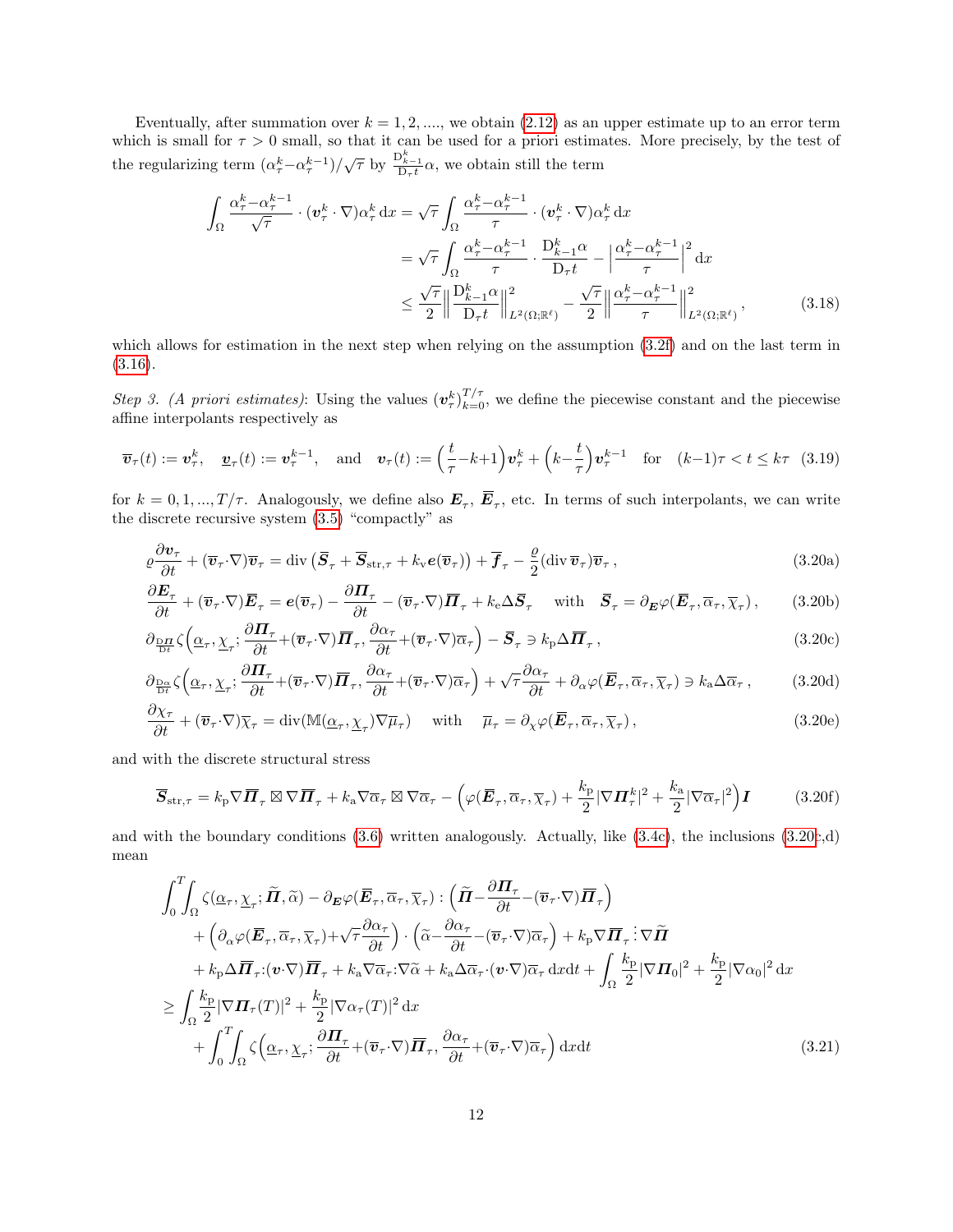for any  $(\tilde{\mathbf{H}}, \tilde{\alpha}) \in L^2(I; H^1(\Omega; \mathbb{R}^{d \times d} \times \mathbb{R}^\ell))$ . Let us note that  $\Delta \overline{\mathbf{H}}_{\tau} \in L^2(I \times \Omega; \mathbb{R}^{d \times d})$  and  $\Delta \overline{\alpha}_{\tau} \in L^2(I \times \Omega; \mathbb{R}^\ell)$ , so that the integrals in [\(3.21\)](#page-11-1) have a good sense. By putting  $\tilde{\mathbf{n}} = 0$  and  $\tilde{\alpha} = 0$ , from (3.21) we can also read

$$
\int_{0}^{T} \int_{\Omega} \partial_{\mathbf{E}} \varphi(\overline{\mathbf{E}}_{\tau}, \overline{\alpha}_{\tau}, \overline{\chi}_{\tau}) : \left( \frac{\partial \mathbf{\Pi}_{\tau}}{\partial t} + (\overline{v}_{\tau} \cdot \nabla) \overline{\mathbf{\Pi}}_{\tau} \right) - \left( \partial_{\alpha} \varphi(\overline{\mathbf{E}}_{\tau}, \overline{\alpha}_{\tau}, \overline{\chi}_{\tau}) + \sqrt{\tau} \frac{\partial \alpha_{\tau}}{\partial t} \right) \cdot \left( \frac{\partial \alpha_{\tau}}{\partial t} + (\overline{v}_{\tau} \cdot \nabla) \overline{\alpha}_{\tau} \right) + k_{\text{p}} \Delta \overline{\mathbf{\Pi}}_{\tau} : (\mathbf{v} \cdot \nabla) \overline{\mathbf{\Pi}}_{\tau} + k_{\text{a}} \Delta \overline{\alpha}_{\tau} \cdot (\mathbf{v} \cdot \nabla) \overline{\alpha}_{\tau} \, \mathrm{d}x \mathrm{d}t + \int_{\Omega} \frac{k_{\text{p}}}{2} |\nabla \mathbf{\Pi}_{0}|^{2} + \frac{k_{\text{p}}}{2} |\nabla \alpha_{0}|^{2} \, \mathrm{d}x \n\geq \int_{0}^{T} \int_{\Omega} \zeta \left( \underline{\alpha}_{\tau}, \underline{\chi}_{\tau}; \frac{\partial \mathbf{\Pi}_{\tau}}{\partial t} + (\overline{v}_{\tau} \cdot \nabla) \overline{\mathbf{\Pi}}_{\tau}, \frac{\partial \alpha_{\tau}}{\partial t} + (\overline{v}_{\tau} \cdot \nabla) \overline{\alpha}_{\tau} \right) \mathrm{d}x \mathrm{d}t + \int_{\Omega} \frac{k_{\text{p}}}{2} |\nabla \mathbf{\Pi}_{\tau}(T)|^{2} + \frac{k_{\text{p}}}{2} |\nabla \alpha_{\tau}(T)|^{2} \, \mathrm{d}x. \tag{3.22}
$$

Of course, we can write the above estimates on  $[0, k\tau]$  with  $k = 1, ..., T/\tau$  instead of  $I = [0, T]$ . Altogether, we obtain a discrete energy-like balance

<span id="page-12-0"></span>
$$
\int_{\Omega} \frac{\varrho}{2} |\mathbf{v}_{\tau}(t)|^{2} + \varphi(\mathbf{E}_{\tau}(t), \alpha_{\tau}(t), \chi_{\tau}(t)) + \frac{k_{\mathrm{p}}}{2} |\nabla \mathbf{\Pi}_{\tau}(t)|^{2} + \frac{k_{\mathrm{a}}}{2} |\nabla \alpha_{\tau}(t)|^{2} \, \mathrm{d}x \n+ \int_{0}^{t} \left( \int_{\Omega} \zeta \left( \underline{\alpha}_{\tau}, \underline{\chi}_{\tau}; \frac{\partial \mathbf{\Pi}_{\tau}}{\partial t} + (\overline{\mathbf{v}}_{\tau} \cdot \nabla) \overline{\mathbf{\Pi}}_{\tau}, \frac{\partial \alpha_{\tau}}{\partial t} + (\overline{\mathbf{v}}_{\tau} \cdot \nabla) \overline{\alpha}_{\tau} \right) + k_{\mathrm{v}} |\mathbf{e}(\overline{\mathbf{v}}_{\tau})|^{2} \right. \n+ \mathbb{M}(\underline{\alpha}_{\tau}, \underline{\chi}_{\tau}) \nabla \overline{\mu}_{\tau} \cdot \nabla \overline{\mu}_{\tau} + k_{\mathrm{e}} |\nabla \overline{\mathbf{S}}_{\tau}|^{2} + \sqrt{\tau} \left| \frac{\partial \alpha_{\tau}}{\partial t} \right|^{2} \mathrm{d}x + \int_{\Gamma} \gamma |\overline{\mathbf{v}}_{\mathrm{t},\tau}|^{2} \n\leq \int_{0}^{t} \left( \int_{\Omega} \overline{\mathbf{f}}_{\tau} \cdot \overline{\mathbf{v}}_{\tau} + \frac{\sqrt{\tau}}{2} \left| \frac{\partial \alpha_{\tau}}{\partial t} + (\overline{\mathbf{v}}_{\tau} \cdot \nabla) \overline{\alpha}_{\tau} \right|^{2} \mathrm{d}x + \int_{\Gamma} \overline{\mathbf{g}}_{\mathrm{t},\tau} \cdot \overline{\mathbf{v}}_{\mathrm{t},\tau} + h \overline{\mu}_{\tau} \mathrm{d}S \right) \mathrm{d}t \n+ \int_{\Omega} \frac{\varrho}{2} |\mathbf{v}_{0}|^{2} + \varphi(\mathbf{E}_{0}, \alpha_{0}, \chi_{0}) + \frac{k_{\mathrm{a}}}{2} |\nabla \alpha_{0}|^{2} \mathrm{d}x \tag{3.23}
$$

for any  $t = k\tau$ . It should be emphasized that, as [\(3.23\)](#page-12-0) involves the dissipation potential  $\zeta$  and not the dissipation rate  $\zeta$ , it is not a direct discrete analog of the energy balance [\(2.12\)](#page-4-2), but it is sufficient for the a priori estimates. In fact, refining the argumentation,  $(3.23)$  with  $\xi$  could have been proved, too.

From the energetic inequality [\(3.23\)](#page-12-0) by using the Young inequality for estimating  $\int_{\Omega} f_{\tau}^k \cdot v_{\tau}^k dx \leq$  $||f^k_\tau||_{L^2(\Omega;\mathbb{R}^d)} ||v^k_\tau||_{L^2(\Omega;\mathbb{R}^d)} \leq ||f^k_\tau||_{L^2(\Omega;\mathbb{R}^d)}(1+||v^k_\tau||^2_{L^2(\Omega;\mathbb{R}^d)})$  and by using the discrete Gronwall inequality, we obtain the following a priori estimates:

<span id="page-12-2"></span><span id="page-12-1"></span>
$$
\|\overline{v}_{\tau}\|_{L^{\infty}(I;L^{2}(\Omega;\mathbb{R}^{d}))\cap L^{2}(I;H^{1}(\Omega;\mathbb{R}^{d}))} \leq C,
$$
\n(3.24a)

$$
\left\|\overline{E}_{\tau}\right\|_{L^{\infty}(I;L^{2}(\Omega;\mathbb{R}^{d\times d}))} \leq C \quad \text{and} \quad \left\|\overline{S}_{\tau}\right\|_{L^{2}(I;H^{1}(\Omega;\mathbb{R}^{d\times d}))} \leq C,
$$
\n(3.24b)

$$
\left\|\overline{\boldsymbol{\Pi}}_{\tau}\right\|_{L^{\infty}(I;H^{1}(\Omega;\mathbb{R}^{d\times d}))} \leq C \quad \text{and} \quad \left\|\frac{\partial \boldsymbol{\Pi}_{\tau}}{\partial t} + (\overline{\boldsymbol{v}}_{\tau} \cdot \nabla) \overline{\boldsymbol{\Pi}}_{\tau}\right\|_{L^{2}(I\times\Omega;\mathbb{R}^{d\times d})} \leq C,
$$
\n(3.24c)

$$
\|\overline{\alpha}_{\tau}\|_{L^{\infty}(I;H^{1}(\Omega;\mathbb{R}^{\ell}))} \leq C, \quad \left\|\frac{\partial\alpha_{\tau}}{\partial t} + (\overline{\boldsymbol{v}}_{\tau} \cdot \nabla)\overline{\alpha}_{\tau}\right\|_{L^{2}(I\times\Omega;\mathbb{R}^{\ell})} \leq C, \text{ and } \left\|\frac{\partial\alpha_{\tau}}{\partial t}\right\|_{L^{2}(I\times\Omega;\mathbb{R}^{\ell})} \leq \frac{C}{\sqrt[4]{\tau}}, \quad (3.24d)
$$

$$
\|\overline{\chi}_{\tau}\|_{L^{\infty}(I;L^{2}(\Omega))} \leq C \quad \text{and} \quad \|\overline{\mu}_{\tau}\|_{L^{2}(I;H^{1}(\Omega))} \leq C. \tag{3.24e}
$$

Actually, the estimate [\(3.24a\)](#page-12-1) is due to the Korn inequality. Moreover, from the calculus

<span id="page-12-5"></span><span id="page-12-4"></span><span id="page-12-3"></span>
$$
\nabla S = \nabla \partial_{\mathbf{E}} \varphi(\mathbf{E}, \alpha, \chi) = \partial_{\mathbf{E}}^2 \varphi(\mathbf{E}, \alpha, \chi) \nabla \mathbf{E} + \partial_{\mathbf{E}}^2 \varphi(\mathbf{E}, \alpha, \chi) \nabla \alpha + \partial_{\mathbf{E}}^2 \varphi(\mathbf{E}, \alpha, \chi) \nabla \chi \text{ and}
$$
  
\n
$$
\nabla \mu = \nabla \partial_{\chi} \varphi(\mathbf{E}, \alpha, \chi) = \partial_{\mathbf{E}}^2 \varphi(\mathbf{E}, \alpha, \chi) \nabla \mathbf{E} + \partial_{\alpha \chi}^2 \varphi(\mathbf{E}, \alpha, \chi) \nabla \alpha + \partial_{\chi \chi}^2 \varphi(\mathbf{E}, \alpha, \chi) \nabla \chi,
$$

we can see

$$
\begin{pmatrix} \nabla \overline{E}_{\tau} \\ \nabla \overline{\chi}_{\tau} \end{pmatrix} = \begin{pmatrix} \partial^2_{EE} \varphi (\overline{E}_{\tau}, \overline{\alpha}_{\tau}, \overline{\chi}_{\tau}) & \partial^2_{E\chi} \varphi (\overline{E}_{\tau}, \overline{\alpha}_{\tau}, \overline{\chi}_{\tau}) \\ \partial^2_{E\chi} \varphi (\overline{E}_{\tau}, \overline{\alpha}_{\tau}, \overline{\chi}_{\tau}) & \partial^2_{\chi\chi} \varphi (\overline{E}_{\tau}, \overline{\alpha}_{\tau}, \overline{\chi}_{\tau}) \end{pmatrix}^{-1} \begin{pmatrix} \nabla \overline{S}_{\tau} - \partial^2_{E\alpha} \varphi (\overline{E}_{\tau}, \overline{\alpha}_{\tau}, \overline{\chi}_{\tau}) \nabla \overline{\alpha}_{\tau} \\ \nabla \overline{\mu}_{\tau} - \partial^2_{\alpha\chi} \varphi (\overline{E}_{\tau}, \overline{\alpha}_{\tau}, \overline{\chi}_{\tau}) \nabla \overline{\alpha}_{\tau} \end{pmatrix}.
$$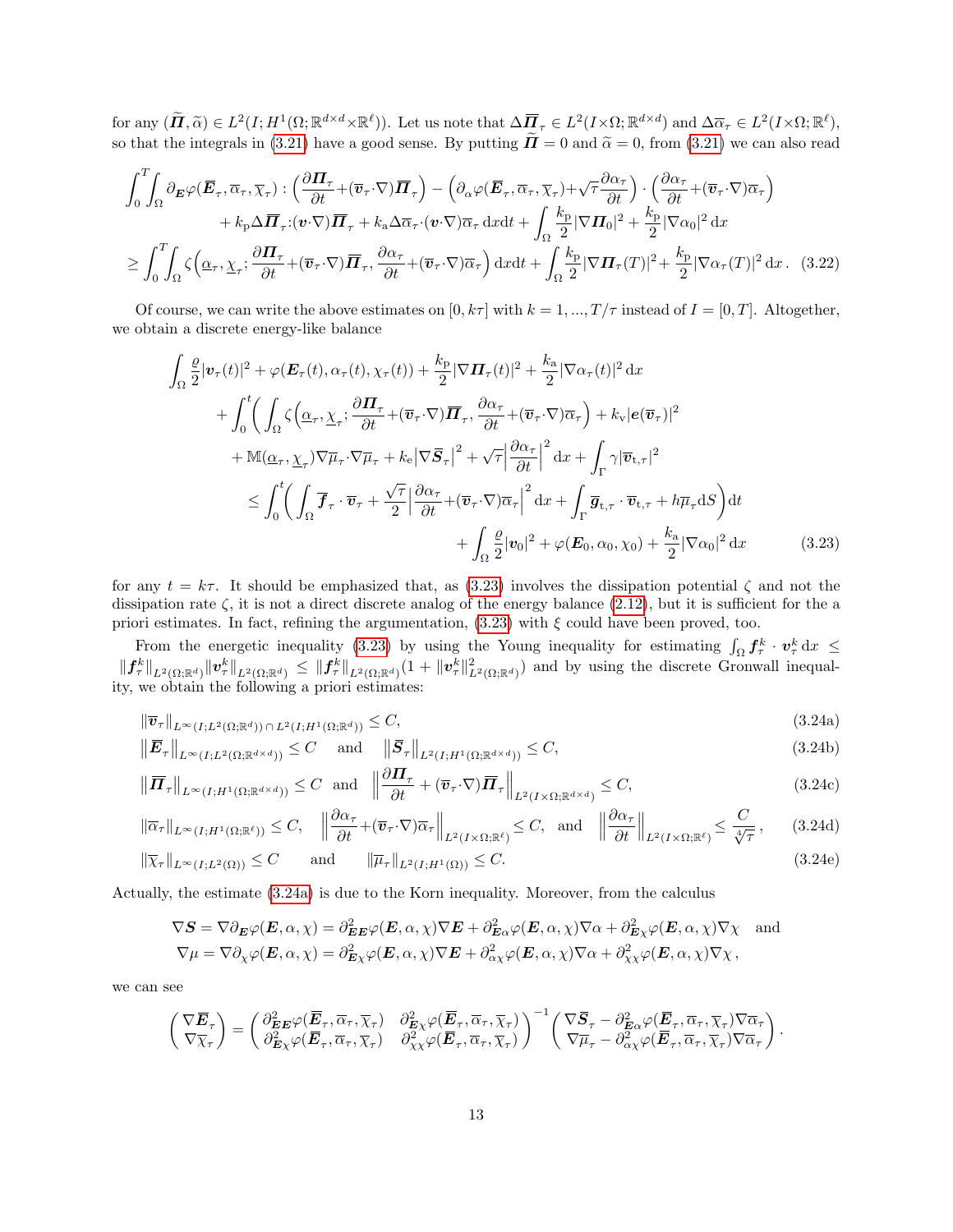From this, by using also the assumption [\(3.2c\)](#page-6-0) which implies boundedness of the inverse of the Hessian  $\partial^2_{(\mathbf{E}, \chi), (\mathbf{E}, \chi)} \varphi$ , we can still read the estimate

<span id="page-13-6"></span><span id="page-13-4"></span><span id="page-13-3"></span><span id="page-13-1"></span>
$$
\left\|\overline{E}_{\tau}\right\|_{L^{2}(I;H^{1}(\Omega;\mathbb{R}^{d\times d}))} \leq C \quad \text{and} \quad \left\|\overline{\chi}_{\tau}\right\|_{L^{2}(I;H^{1}(\Omega))} \leq C.
$$
\n(3.24f)

From the  $L^{\infty}(I; L^2(\Omega))$ -estimates of the gradients of  $\overline{\mathbf{\Pi}}_{\tau}$  and  $\overline{\alpha}_{\tau}$  [\(3.24c](#page-12-2),d), we can then estimate also

$$
\left\|\frac{\partial \Pi_{\tau}}{\partial t}\right\|_{L^{4/3}(I\times\Omega;\mathbb{R}^{d\times d})} \leq C,\tag{3.25a}
$$

$$
\left\|\frac{\partial\alpha_{\tau}}{\partial t}\right\|_{L^{4/3}(I\times\Omega;\mathbb{R}^{\ell})} \leq C,\tag{3.25b}
$$

$$
\left\|\frac{\partial \chi_{\tau}}{\partial t}\right\|_{L^{2}(I;H^{1}(\Omega)^{*})} = \sup_{\|\tilde{\mu}\|_{L^{2}(I;H^{1}(\Omega))} \leq 1} \int_{0}^{T} \left( \int_{\Omega} \left( \mathbb{M}(\underline{\alpha}_{\tau}, \underline{\chi}_{\tau}) \nabla \overline{\mu}_{\tau} - \overline{\mathbf{v}}_{\tau} \right) \cdot \nabla \tilde{\mu} \right. \\ \left. - (\text{div}\overline{\mathbf{v}}_{\tau}) \overline{\chi}_{\tau} \tilde{\mu} \, dx + \int_{\Gamma} h \tilde{\mu} \, dS \right) dt \leq C. \tag{3.25c}
$$

 $\text{For } (3.25a,b), \text{ we used } \overline{v}_\tau \in L^\infty(I; L^2(\Omega;\mathbb{R}^d)) \cap L^2(I; H^1(\Omega;\mathbb{R}^d)) \subset L^4(I \times \Omega;\mathbb{R}^d) \text{ so that certainly } (\overline{v}_\tau \cdot \nabla) \overline{\mathbf{\Pi}}_{\tau} \in L^4(I; H^1(\Omega;\mathbb{R}^d))$  $\text{For } (3.25a,b), \text{ we used } \overline{v}_\tau \in L^\infty(I; L^2(\Omega;\mathbb{R}^d)) \cap L^2(I; H^1(\Omega;\mathbb{R}^d)) \subset L^4(I \times \Omega;\mathbb{R}^d) \text{ so that certainly } (\overline{v}_\tau \cdot \nabla) \overline{\mathbf{\Pi}}_{\tau} \in L^4(I; H^1(\Omega;\mathbb{R}^d))$  $\text{For } (3.25a,b), \text{ we used } \overline{v}_\tau \in L^\infty(I; L^2(\Omega;\mathbb{R}^d)) \cap L^2(I; H^1(\Omega;\mathbb{R}^d)) \subset L^4(I \times \Omega;\mathbb{R}^d) \text{ so that certainly } (\overline{v}_\tau \cdot \nabla) \overline{\mathbf{\Pi}}_{\tau} \in L^4(I; H^1(\Omega;\mathbb{R}^d))$  $L^{4/3}(I \times \Omega; \mathbb{R}^{d \times d})$  and  $(\overline{\boldsymbol{v}}_{\tau} \cdot \nabla) \overline{\alpha}_{\tau} \in L^{4/3}(I \times \Omega; \mathbb{R}^{\ell})$ . Moreover, by  $\frac{\partial}{\partial t} \boldsymbol{E}_{\tau} = \boldsymbol{e}(\overline{\boldsymbol{v}}_{\tau}) - \frac{\partial}{\partial t} \boldsymbol{\Pi}_{\tau} - (\overline{\boldsymbol{v}}_{\tau} \cdot \nabla) \overline{\boldsymbol{\Pi}}_{\tau} + k_{e} \Delta \overline{\boldsymbol{S}}_{\tau} (\overline{\boldsymbol{v}}_{\tau} \cdot \nabla) \overline{\boldsymbol{E}}_{\tau}$ , cf. [\(3.20b\)](#page-11-2), we have also

$$
\left\|\frac{\partial \boldsymbol{E}_{\tau}}{\partial t}\right\|_{L^{2}(I;H^{1}(\Omega;\mathbb{R}^{d\times d})^{*})+L^{4/3}(I\times\Omega;\mathbb{R}^{d\times d})} \leq C.
$$
\n(3.25d)

By comparison

$$
\frac{\partial \boldsymbol{v}_{\tau}}{\partial t} = \frac{\mathrm{div}(\boldsymbol{\overline{S}}_{\tau} + \boldsymbol{\overline{S}}_{\mathrm{str},\tau} + k_{\mathrm{v}}\boldsymbol{e}(\overline{\boldsymbol{v}}_{\tau}) + \boldsymbol{\overline{f}}_{\tau})}{\varrho} - (\overline{\boldsymbol{v}}_{\tau} \cdot \nabla)\overline{\boldsymbol{v}}_{\tau} - \frac{1}{2}(\mathrm{div}\,\overline{\boldsymbol{v}}_{\tau})\overline{\boldsymbol{v}}_{\tau}
$$

with  $\overline{S}_{str,\tau}$  the piecewise constant interpolant of the structural stress, cf. [\(3.20a\)](#page-11-3) and [\(3.20f\)](#page-11-4), we have also

$$
\left\|\frac{\partial \mathbf{v}_{\tau}}{\partial t}\right\|_{L^{2}(I;H^{3}(\Omega;\mathbb{R}^{d})^{*})} \leq C.
$$
\n(3.25e)

Here we used that, by  $(3.24c)$ ,  $\nabla \overline{\mathbf{\Pi}}_{\tau} \boxtimes \nabla \overline{\mathbf{\Pi}}_{\tau} - \frac{1}{2} |\nabla \overline{\mathbf{\Pi}}_{\tau}|^2 \mathbf{I} \in L^{\infty}(I; L^{1}(\Omega; \mathbb{R}^{d \times d}))$  and similarly, by  $(3.24d)$ , also  $\nabla \overline{\alpha}_{\tau} \boxtimes \nabla \overline{\alpha}_{\tau} - \frac{1}{2} |\nabla \overline{\alpha}_{\tau}|^2 \mathbf{I} \in L^{\infty}(I; L^1(\Omega; \mathbb{R}^{d \times d}))$ , and also that  $\varrho$  is assumed constant. Also, for the limit passage in [\(3.21\)](#page-11-1), we need the estimates

$$
\|\Delta \overline{\mathbf{\Pi}}_{\tau}\|_{L^2(I \times \Omega; \mathbb{R}^{d \times d})} \le C \quad \text{and} \quad \|\Delta \overline{\alpha}_{\tau}\|_{L^2(I \times \Omega; \mathbb{R}^{\ell})} \le C, \tag{3.25f}
$$

which can be seen by comparison from [\(3.20c](#page-11-0),d).

Step 4. (Convergence): By the Banach selection principle, we obtain a subsequence converging weakly\* with respect to topologies indicated in [\(3.24\)](#page-12-2) and [\(3.25\)](#page-13-3). Moreover, we now prove also the strong convergence

<span id="page-13-2"></span>
$$
\nabla \overline{\mathbf{\Pi}}_{\tau} \to \nabla \mathbf{\Pi} \qquad \text{strongly in } L^2(I \times \Omega; \mathbb{R}^{d \times d \times d}) \text{ and } (3.26a)
$$

<span id="page-13-5"></span>
$$
\nabla \overline{\alpha}_{\tau} \to \nabla \alpha \qquad \qquad \text{strongly in } L^2(I \times \Omega; \mathbb{R}^{d \times \ell}). \tag{3.26b}
$$

To prove it, we take sequences  ${\{\boldsymbol{\Pi}_{\tau}\}}_{\tau>0}$  and  ${\{\tilde{\alpha}_{\tau}\}}_{\tau>0}$  piecewise constant in time with respect to the partition<br>with the time step  $\tau$  and for  $\tau \to 0$  converging strongly towards  $\boldsymbol{\Pi}$  and  $\alpha$  re with the time step  $\tau$  and, for  $\tau \to 0$ , converging strongly towards  $\Pi$  and  $\alpha$ , respectively. Then we can see that

<span id="page-13-0"></span>
$$
\int_{0}^{T} \int_{\Omega} k_{\rm p} |\nabla(\overline{\mathbf{\Pi}}_{\tau} - \tilde{\mathbf{\Pi}}_{\tau})|^2 \, \mathrm{d}x \mathrm{d}t = -\int_{0}^{T} \int_{\Omega} \left( \partial_{\frac{\mathbf{D}\mathbf{\Pi}}{\mathbf{D}t}} \zeta \left( \underline{\alpha}_{\tau}, \underline{\chi}_{\tau}; \frac{\partial \mathbf{\Pi}_{\tau}}{\partial t} + (\overline{\mathbf{v}}_{\tau} \cdot \nabla) \overline{\mathbf{\Pi}}_{\tau}, \frac{\partial \alpha_{\tau}}{\partial t} + (\overline{\mathbf{v}}_{\tau} \cdot \nabla) \overline{\alpha}_{\tau} \right) \right) \mathbf{d}t
$$

$$
+ \overline{\mathbf{S}}_{\tau} \bigg) : (\overline{\mathbf{\Pi}}_{\tau} - \widetilde{\mathbf{\Pi}}_{\tau}) + k_{\rm p} \nabla \widetilde{\mathbf{\Pi}}_{\tau} : \nabla(\overline{\mathbf{\Pi}}_{\tau} - \widetilde{\mathbf{\Pi}}_{\tau}) \, \mathrm{d}x \mathrm{d}t \to 0 \qquad (3.27a)
$$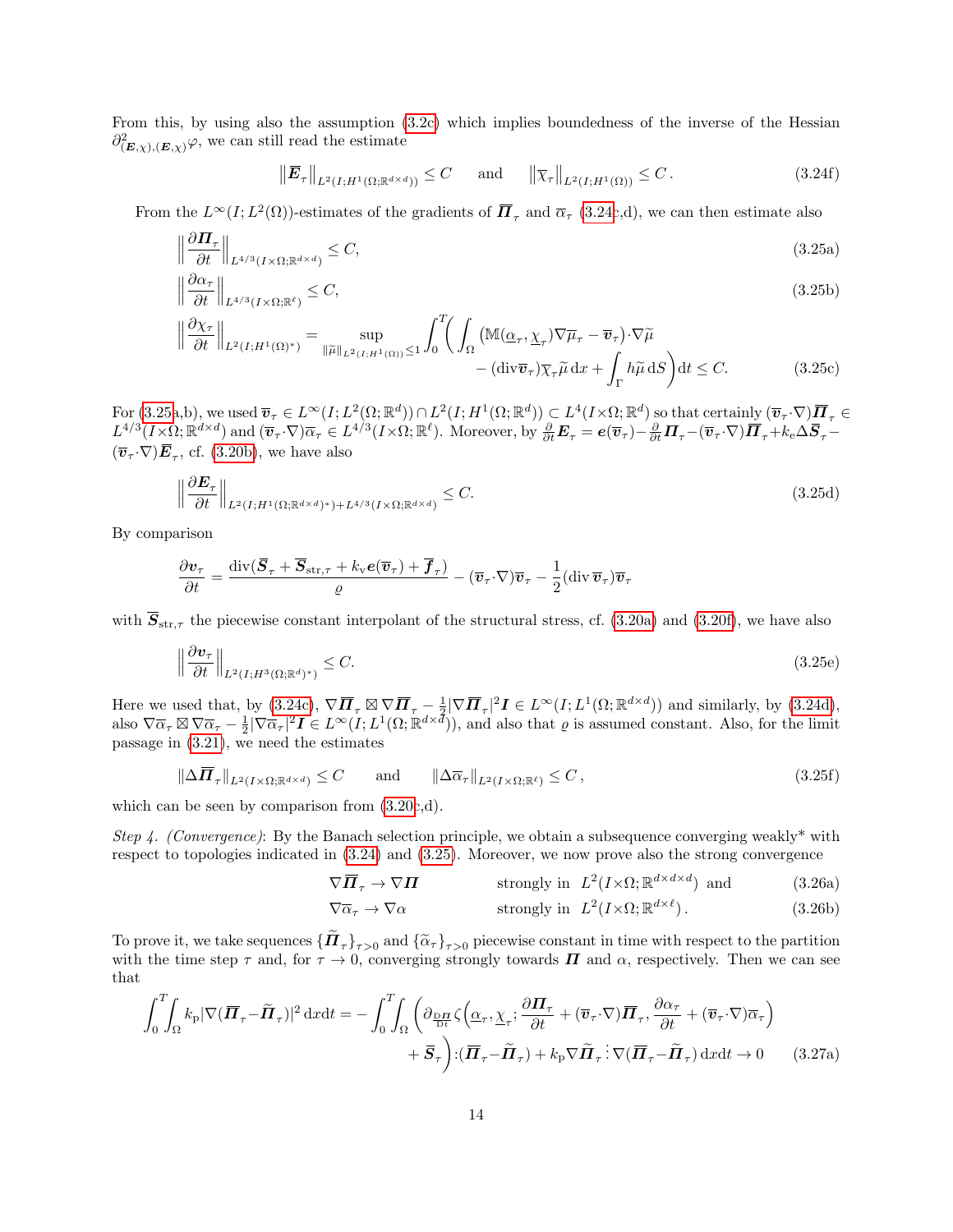and similarly

$$
\int_{0}^{T} \int_{\Omega} k_{\mathbf{a}} |\nabla(\overline{\alpha}_{\tau} - \widetilde{\alpha}_{\tau})|^{2} \, \mathrm{d}x \mathrm{d}t = -\int_{0}^{T} \int_{\Omega} \left( \partial_{\frac{\mathbf{D}\alpha}{\mathbf{D}t}} \zeta \left( \underline{\alpha}_{\tau}, \underline{\chi}_{\tau}; \frac{\partial \mathbf{\Pi}_{\tau}}{\partial t} + (\overline{\mathbf{v}}_{\tau} \cdot \nabla) \overline{\mathbf{\Pi}}_{\tau}, \frac{\partial \alpha_{\tau}}{\partial t} + (\overline{\mathbf{v}}_{\tau} \cdot \nabla) \overline{\alpha}_{\tau} \right) \right. \\
\left. + \partial_{\alpha} \varphi (\overline{\mathbf{E}}_{\tau}, \overline{\alpha}_{\tau}, \overline{\chi}_{\tau}) + \sqrt{\tau} \frac{\partial \alpha_{\tau}}{\partial t} \right) \cdot (\overline{\alpha}_{\tau} - \widetilde{\alpha}_{\tau}) + k_{\mathbf{a}} \nabla \widetilde{\alpha}_{\tau} : \nabla(\overline{\alpha}_{\tau} - \widetilde{\alpha}_{\tau}) \, \mathrm{d}x \mathrm{d}t \to 0. \tag{3.27b}
$$

Here we used [\(3.2c\)](#page-6-0) so that  $\partial_{\boldsymbol{E}}\varphi(\boldsymbol{\overline{E}}_{\tau},\overline{\alpha}_{\tau},\overline{\chi}_{\tau})$  and  $\partial_{\alpha}\varphi(\boldsymbol{\overline{E}}_{\tau},\overline{\alpha}_{\tau},\overline{\chi}_{\tau})$  are bounded in the respective  $L^{6/5+\epsilon}(I\times\Omega)$ spaces while  $\overline{\mathbf{\Pi}}_{\tau} - \widetilde{\mathbf{\Pi}}_{\tau} \to 0$  and  $\overline{\alpha}_{\tau} - \widetilde{\alpha}_{\tau} \to 0$  strongly in  $L^{6-\epsilon}(I \times \Omega; \mathbb{R}^{d \times d})$  and  $L^{6-\epsilon}(I \times \Omega; \mathbb{R}^{\ell})$ , respectively this is due to the Aubin Lions theorem, relying on (3.24e) w tively; this is due to the Aubin-Lions theorem, relying on [\(3.24e\)](#page-12-5) with [\(3.25b\)](#page-13-4). In [\(3.27a\)](#page-13-5), we used that  $\partial_{\frac{\mathbf{D}\mathbf{H}}{\mathbf{D}t}}\zeta(\underline{\alpha}_{\tau},\underline{\chi}_{\tau};\frac{\partial}{\partial t}\mathbf{\Pi}_{\tau} + (\overline{\mathbf{v}}_{\tau}\cdot\nabla)\overline{\mathbf{\Pi}}_{\tau},\frac{\partial}{\partial t}\alpha_{\tau} + (\overline{\mathbf{v}}_{\tau}\cdot\nabla)\overline{\alpha}_{\tau})$  is bounded in  $L^2(I\times\Omega;\mathbb{R}^{d\times d})$ . Similarly, in [\(3.27b\)](#page-14-1), we used that  $\partial_{\frac{\text{DoR}}{\text{Dt}}}\zeta(\underline{\alpha}_{\tau},\underline{\chi}_{\tau};\frac{\partial}{\partial t}\mathbf{\Pi}_{\tau}+(\overline{\mathbf{v}}_{\tau}\cdot\nabla)\overline{\mathbf{\Pi}}_{\tau},\frac{\partial}{\partial t}\alpha_{\tau}+(\overline{\mathbf{v}}_{\tau}\cdot\nabla)\overline{\alpha}_{\tau})$  is bounded in  $L^2(I\times\Omega;\mathbb{R}^{\ell})$  and, moreover, that  $\|\sqrt{\tau} \frac{\partial}{\partial t} \alpha_{\tau}\|_{L^2(I \times \Omega; \mathbb{R}^{\ell})} = \mathscr{O}(\sqrt[4]{\tau}) \to 0$  due to the last estimate in [\(3.24d\)](#page-12-4).

Based on the estimates [\(3.24f\)](#page-13-1) and [\(3.25d\)](#page-13-6), we have  $\overline{E}_{\tau} \to E$  strongly in  $L^2(I; L^{6-\epsilon}(\Omega; \mathbb{R}^{d \times d}))$  due to the Aubin-Lions theorem, generalized for functions whose time-derivatives are measures as in [\[30,](#page-17-16) Cor.7.9]. By the interpolation with the estimate in  $L^{\infty}(I; L^{2}(\Omega;\mathbb{R}^{d\times d}))$ , we have the strong convergence even in a smaller space, e.g. in  $L^4(I; L^{3-\epsilon}(\Omega; \mathbb{R}^{d \times d}))$ . Thanks to the growth condition [\(3.2a\)](#page-6-8) from which we have also  $|\varphi(\bm{E},\alpha,\chi)| \leq (1+|\bm{E}|^{5/2-\epsilon}+|\alpha|^{4-\epsilon}+|\chi|^{4-\epsilon})/\epsilon$ , we can see that  $\varphi(\bm{\bar{E}}_{\tau},\overline{\alpha}_{\tau},\overline{\chi}_{\tau})$  converges strongly in  $L^{6/5-\epsilon}(I\times\Omega)$ . Taking into account also [\(3.27\)](#page-13-0), we obtain the convergence in the structural stress  $(3.20f)$ , namely  $\overline{S}_{str,\tau} \to S_{str}$  strongly in  $L^1(I \times \Omega; \mathbb{R}^{d \times d})$  with  $S_{str}$  from  $(2.3)$ . Thus, noting that  $\overline{S}_{\tau}$  $\partial_{\boldsymbol{E}} \varphi(\boldsymbol{\overline{E}}_{\tau}, \overline{\alpha}_{\tau}, \overline{\chi}_{\tau})$  converges even strongly in  $L^2(I \times \Omega; \mathbb{R}^{d \times d})$  due to the growth condition [\(3.2a\)](#page-6-8), we can pass to the limit in the momentum equation [\(3.20a\)](#page-11-3). The limit passage in [\(3.20b\)](#page-11-2) is similar.

By the proved strong convergence of  $E_\tau \to E$ , we can pass to the limit in the nonlinear terms  $\partial_E \varphi(E_\tau, \overline{\alpha}_\tau, \overline{\chi}_\tau)$ and  $\partial_{\alpha}\varphi(E_{\tau}, \overline{\alpha}_{\tau}, \overline{\chi}_{\tau})$  flow rule, i.e. in the variational inequality [\(3.21\)](#page-11-1), and in the terms  $\partial_{\chi}\varphi(E_{\tau}, \overline{\alpha}_{\tau}, \overline{\chi}_{\tau})$  and  $\mathbb{M}(\underline{\alpha}_{\tau}, \underline{\chi}_{\tau})$  in the diffusion equation [\(3.20e\)](#page-11-5), too.

Let us also note that the convexifying term in  $(3.20d)$  vanishes in the limit due to the estimate  $(3.25b)$ Let us also note that the convexhying term in (3.20d) vanishes in the finite to the because obviously  $\|\sqrt{\tau} \frac{\partial}{\partial t} \alpha_{\tau}\|_{L^2(I \times \Omega;\mathbb{R}^\ell)} = \mathscr{O}(\sqrt[4]{\tau}) \to 0$ , as used already before in [\(3.27b\)](#page-14-1).

Eventually, from [\(3.25f\)](#page-13-2) and [\(3.24f\)](#page-13-1), we also obtain the  $L^2(I\times\Omega)$ -information about  $\Delta \mathbf{\Pi}$ ,  $\Delta \alpha$ , and  $\nabla \chi$ .

<span id="page-14-2"></span><span id="page-14-1"></span> $\Box$ 

#### 4 Concluding remarks

We close this paper with several remarks, outlining some concrete examples, expansions, or comments to the used analysis.

<span id="page-14-0"></span>Remark 4 (Example for a semi-covex  $\varphi$ .). The so-called (weakened) semi-convexity [\(3.2b\)](#page-6-4) is not in conflict with usual damage models and, when combined with *Biot's poroelasticity*, it allows for models like

$$
\varphi(\boldsymbol{E}, \alpha, \chi) = \frac{dK}{2} |\text{sph} \boldsymbol{E}|^2 + \frac{M}{2} |\beta \text{tr} \, \boldsymbol{E} - \chi + \chi_{\text{eq}}|^2 + G(\alpha) \frac{|\text{dev} \boldsymbol{E}|^2}{1 + \epsilon |\text{dev} \boldsymbol{E}|^2} + G_0 |\text{dev} \boldsymbol{E}|^2 + \phi(\alpha), \tag{4.1}
$$

where  $\chi_{\text{eq}}$  is a given equilibrium concentration, "sph" denotes the spherical part (recall that sph $E =$  $\mathbf{E}-\text{dev}\mathbf{E}=(\text{tr}\mathbf{E})I/d$  with K the bulk modulus, "tr" denotes the trace, and "dev" the deviatoric part with the shear modulus  $G: \mathbb{R}^{\ell} \to \mathbb{R}$  non-negative smooth satisfying  $G'_{i}(...,0,...) = 0 = G'_{i}(...,1,...)$  for  $i = 1,...,\ell$ , which ensures that each  $\alpha_i$  takes values in the interval [0, 1] as usually requires in damage/breakage type models. Further parameters K, M, and  $\beta$  in [\(4.1\)](#page-14-2) have the meaning of the bulk modulus, Biot's modulus, and Biot coefficient, respectively, while  $G_0 > 0$  is just small regularizing modulus not subjected to damage and ensuring coercivity. This is the classical Biot model for a saturated fluid flow in poroelastic media [\[4\]](#page-16-22). Note that the second derivatives of the  $G(\alpha)$ -term are bounded so that [\(3.2a\)](#page-6-8) holds. For a convexification by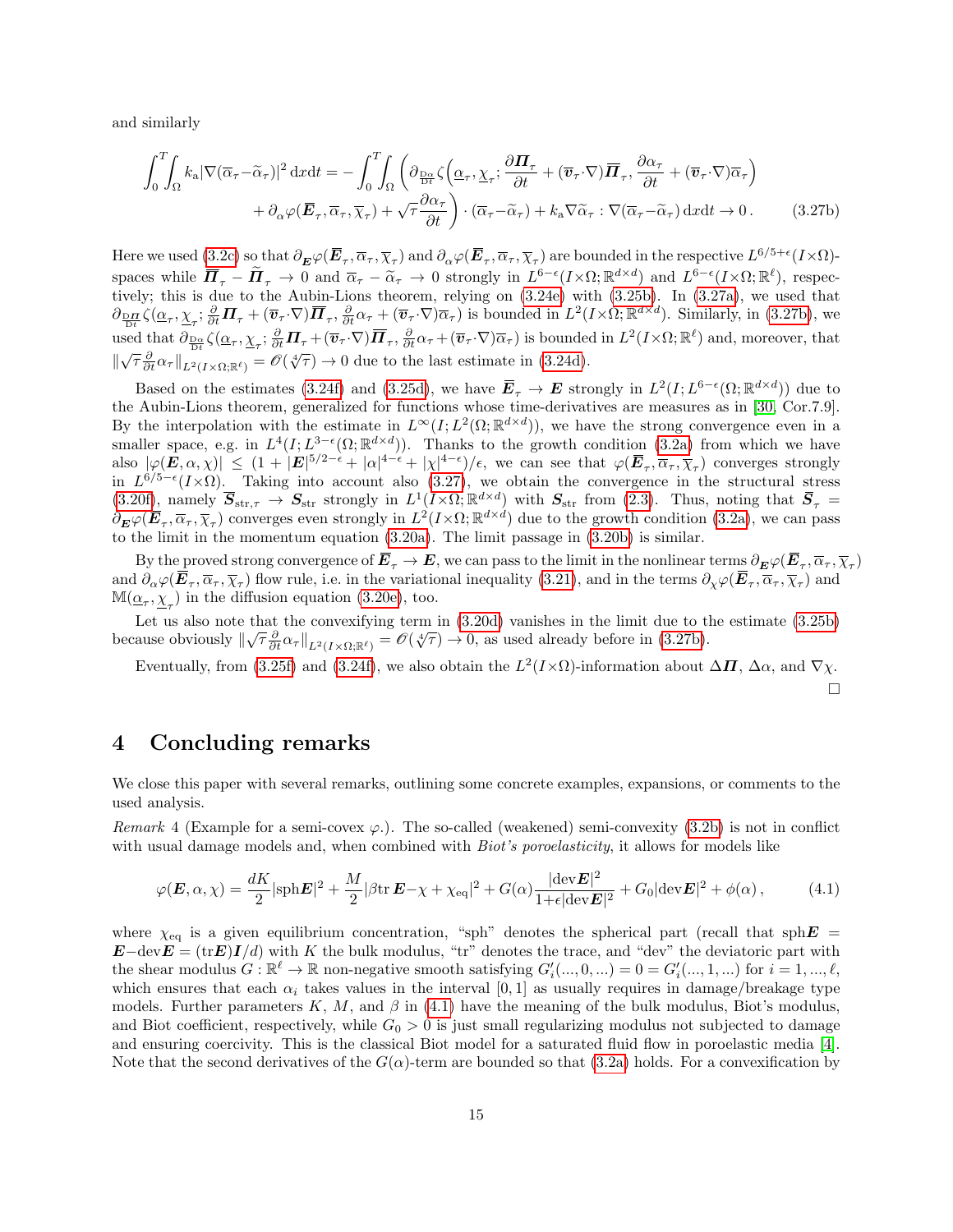a quadratic form in  $(E, \chi)$  see [\[32\]](#page-17-17) which deals with a non-convective variant and which would be here more difficult. Actually, the Biot ansatz [\(4.1\)](#page-14-2) gives the chemical potential  $\mu = M(\beta t \mathbf{E}-\chi)$ , meaning a pressure and then the flux in the Fick diffusion turns rather to the *Darcy law*. The last term in  $(4.1)$  creates a driving force for healing of damage. Together with the  $\Delta\alpha$  in the damage flow-rule [\(2.1d\)](#page-2-10), it enables to model the Ambrosio-Tortorelli-type phase-field fracture; actually, the standard choice is  $G(\alpha) = G_1 \alpha^2$ ,  $G_0 = k_a^2$  and  $\phi(\alpha) = (1-\alpha)^2/(2k_a)$  with  $k_a > 0$  from [\(2.1d\)](#page-2-10) assumed small.

Remark 5 (Energy conservation.). The energy balance [\(2.12\)](#page-4-2) is only formal and its rigorous proof needs to legitimate the test used in  $(2.5a)$ – $(2.11)$ . This does not seem easily possible, however, and a regularization of the model seems necessary. More specifically, a higher-order viscosity of the type  $\text{div}^2(k_v|\nabla \boldsymbol{e(v)}|^{p-2}\nabla \boldsymbol{e(v)})$ for  $p > d$  together with the viscous variant of the diffusion  $\mu = \partial_{\chi} \varphi(E, \alpha, \chi) + \epsilon \frac{D}{Dt} \chi$  with some (presumably small) modulus  $\epsilon > 0$  (with the physical dimension Pas= $J s/m<sup>3</sup>$ ) would help, cf. [\[34\]](#page-17-12) or [\[35,](#page-17-13) Sect.8]. This would only make some arguments a bit more complicated and open a possibility for an expansion of the model towards full thermodynamics by completing it by the heat-transfer equation. As for the analysis, first the limit passage in the mechanical part using also the strong convergence of temperature by the Aubin-Lions compactness theorem should be done, followed by the strong convergence of the dissipation rate, and finished by the convergence in the heat-transfer equation. We refer to [\[17,](#page-16-23) Chap. 8] or also e.g. [\[34\]](#page-17-12) for the technical details.

Remark 6 (Staggered time discretisation.). One could think about a fractional-step splitting (also known as a staggered) time discretisation to decouple  $(\boldsymbol{v}_{\tau}^k, \boldsymbol{E}_{\tau}^k, \boldsymbol{\Pi}_{\tau}^k)$  from  $\alpha_{\tau}^k$  and from  $(\chi_{\tau}^k, \mu_{\tau}^k)$  in order to allow for a separately convex  $\varphi$ . This usually works efficiently, although here it would lead to a coupled scheme through the structural stress but, more important, here there would be troubles with modification of the calculus [\(3.17\)](#page-10-3). This is the reason that we used the fully implicit time discretisation [\(3.5\)](#page-7-1).

Remark 7 (Galerkin method.). In our convective model, the Galerkin approximation (i.e. the space discretisation instead of the time discretisation [\(3.5\)](#page-7-1)) would face serious technical difficulties because testing by convective time derivatives which do not comply with finite-dimensional spaces used for the Galerkin method and the sophisticated calculus like  $(3.13)$ – $(3.14)$  or  $(3.17)$  would not be legal. Therefore, the implementation of this, usually very efficient technique seems problematic here.

Remark 8 (More general stored energies.). The stored energy  $\varphi$  is often considered not convex in geophysical applications, as devised in [\[23\]](#page-16-5) and used e.g. in [\[20,](#page-16-1) [21,](#page-16-3) [22\]](#page-16-2). This brings, however, technical difficulties in analysis. In particular, it violates the assumption [\(3.2c\)](#page-6-0) which is needed to control  $\nabla E$  which was used to obtain strong convergence in  $E$ . And this strong is needed to pass to the limit in the nonlinear terms  $\varphi(\cdot,\alpha,\chi)$ I and  $\partial_E\varphi(\cdot,\alpha,\chi)$  in particular in such a nonconvex situation.

Remark 9 (Other phenomena involved.). The Eulerian description opens a way for enhancement of the model by other phenomena which ultimately needs formulation in Eulerian configuration. In particular, it concerns gravity and magnetic fields. Also, a coupling with fluidic regions (in particular with the outer core of the Earth) is thus well facilitated.

## Acknowledgements

This research has been partially supported from the CSF (Czech Science Foundation) project 19-04956S, the MSMT CR (Ministry of Education of the Czech Rep.) project  $CZ.02.1.01/0.0/0.0/15-003/0000493$ , and the institutional support RVO:  $61388998$  (CR). This research has also been partially supported by the Italian INdAM-GNFM (Istituto Nazionale di Alta Matematica-Gruppo Nazionale per la Fisica Matematica), the Grant of Excellence Departments, MIUR-Italy (Art.1, commi 314-337, Legge 232/2016), and the Grant "Mathematics of active materials: from mechanobiology to smart devices" (PRIN 2017, prot. 2017KL4EF3) funded by the Italian MIUR.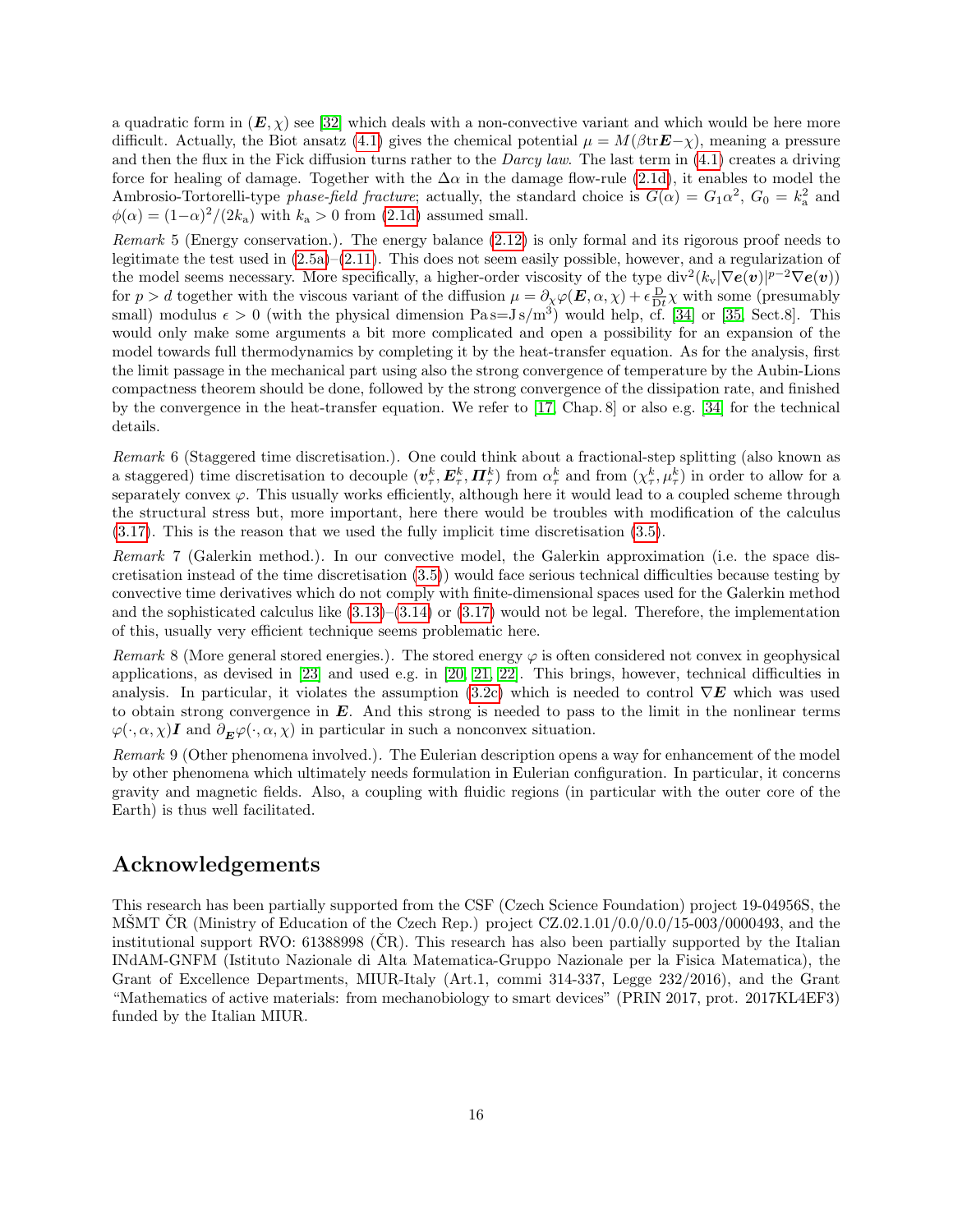## References

- <span id="page-16-0"></span>[1] Y. Ben-Zion. Collective behavior of earthquakes and faults: Continuum-discrete transitions, progressive evolutionary changes, and different dynamic regimes. Rev. Geophys., 46:RG4006, 2008.
- <span id="page-16-19"></span>[2] B. Benešová, J. Forster, C. Liu, and A. Schlömerkemper. Existence of weak solutions to an evolutionary model for magnetoelasticity. SIAM J. Math. Anal., 50:1200–1236, 2018.
- <span id="page-16-14"></span>[3] M.I. Billen and G. Hirth. Rheologic controls on slab dynamics. Geochem. Geophys. Geosystems, 8:Q08012, 2007.
- <span id="page-16-22"></span>[4] M. A. Biot. General theory of three-dimensional consolidation. J. Appl. Phys., 12:155–164, 1941.
- <span id="page-16-17"></span>[5] H. Brenner. Kinematics of volume transport. Physica A, 349:11–59, 2005.
- <span id="page-16-18"></span>[6] H. Brenner. Fluid mechanics revisited. Physica A, 349:190–224, 2006.
- <span id="page-16-21"></span>[7] J. Burczak, J. M´alek, and P. Minakowski. Stress-diffusive regularization of non-dissipative rate-type materials. Disc. Cont. Dyn. Syst.-S, 10:1233–1256, 2017.
- <span id="page-16-8"></span>[8] J.L. Ericksen. Liquid crystals with variable degree of orientation. Arch. Ration. Mech. Analysis, 113:97– 120, 1991.
- <span id="page-16-6"></span>[9] Y. Finzi, H. Muhlhaus, L. Gross, and A. Kamirbekyan. Shear band formation in numerical simulations applying a continuum damage rheology model. Pure Appl. Geophys, 170:13–25, 2013.
- <span id="page-16-4"></span>[10] A. Green and P. Naghdi. A general theory of an elastic-plastic continuum. Arch. Ration. Mech. Anal., 18:251–281, 1965.
- <span id="page-16-10"></span>[11] K. Hashiguchi and Y. Yamakawa. Introduction to Finite Strain Theory for Continuum Elasto-Plasticity. J. Wiley, Chichester, 2013.
- <span id="page-16-12"></span>[12] P. Haupt. Continuum Mechanics and Theory of Materials. Springer, Berlin, 2nd edition, 2002.
- <span id="page-16-9"></span>[13] R. Hill. A general theory of uniqueness and stability in elastic-plastic solids. J. Mech. Phys. Solids, 6:236–249, 1948.
- <span id="page-16-11"></span>[14] Y. Jiao and J. Fish. Is an additive decomposition of a rate of deformation and objective stress rates passé? Comput. Methods Appl. Mech. Engrg., 327:196-225, 2017.
- <span id="page-16-7"></span>[15] D.J. Korteweg. Sur la forme que prennent les équations du mouvement des fuides si lón tient compte des forces capillaires causées par des variations de densité considérables mais continues et sur la théorie de la capillarité dans l'hypothèse d'une variation continue de la densité. Arch. Néerl. Sci. Exactes Nat., 6:1–24, 1901.
- <span id="page-16-15"></span>[16] E. Kröner. Allgemeine Kontinuumstheorie der Versetzungen und Eigenspannungen. Arch. Ration. Mech. Anal., 4:273–334, 1960.
- <span id="page-16-23"></span>[17] M. Kružík and T. Roubíček. *Mathematical Methods in Continuum Mechanics of Solids*. Sringer, Switzerland, 2019.
- <span id="page-16-16"></span>[18] E. Lee and D. Liu. Finite-strain elastic-plastic theory with application to plain-wave analysis. J. Applied Phys., 38:19–27, 1967.
- <span id="page-16-20"></span>[19] F.-H. Lin, C. Liu, and P. Zhang. On hydrodynamics of viscoelastic fluids. Commun. Pure Appl. Math., 58:1437–1471, 2005.
- <span id="page-16-1"></span>[20] V. Lyakhovsky and Y. Ben-Zion. A continuum damage-breakage faulting model and solid-granular transitions. Pure Appl. Geophys., 171:3099–3123, 2014.
- <span id="page-16-3"></span>[21] V. Lyakhovsky and Y. Hamiel. Damage evolution and fluid flow in poroelastic rock. Izvestiya, Physics of the Solid Earth, 43:13–23, 2007.
- <span id="page-16-2"></span>[22] V. Lyakhovsky, Y. Hamiel, and Y. Ben-Zion. A non-local visco-elastic damage model and dynamic fracturing. J. Mech. Phys. Solids, 59:1752–1776, 2011.
- <span id="page-16-5"></span>[23] V. Lyakhovsky and V.P. Myasnikov. On the behavior of elastic cracked solid. Phys. Solid Earth, 10:71–75, 1984.
- <span id="page-16-13"></span>[24] Z. Martinec. *Principles of Continuum Mechanics*. Birkhäuser/Springer, Cham, Switzerland, 2019.